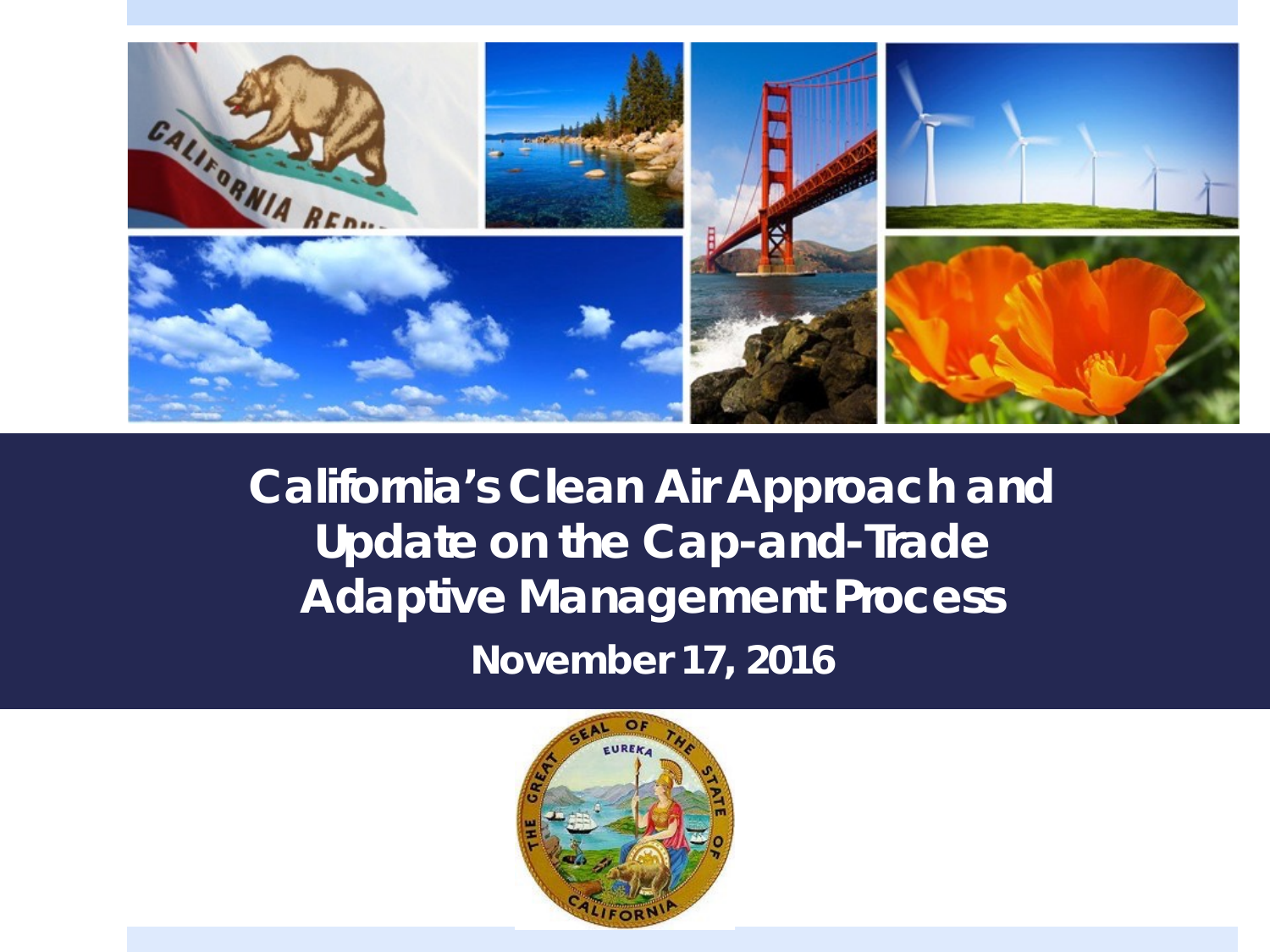# **Overview**

#### **Air Pollution Control in California**

- **Beyond Adaptive Management**
- **D** Adaptive Management Emissions Analysis
- **Public Process**
- **Next Steps**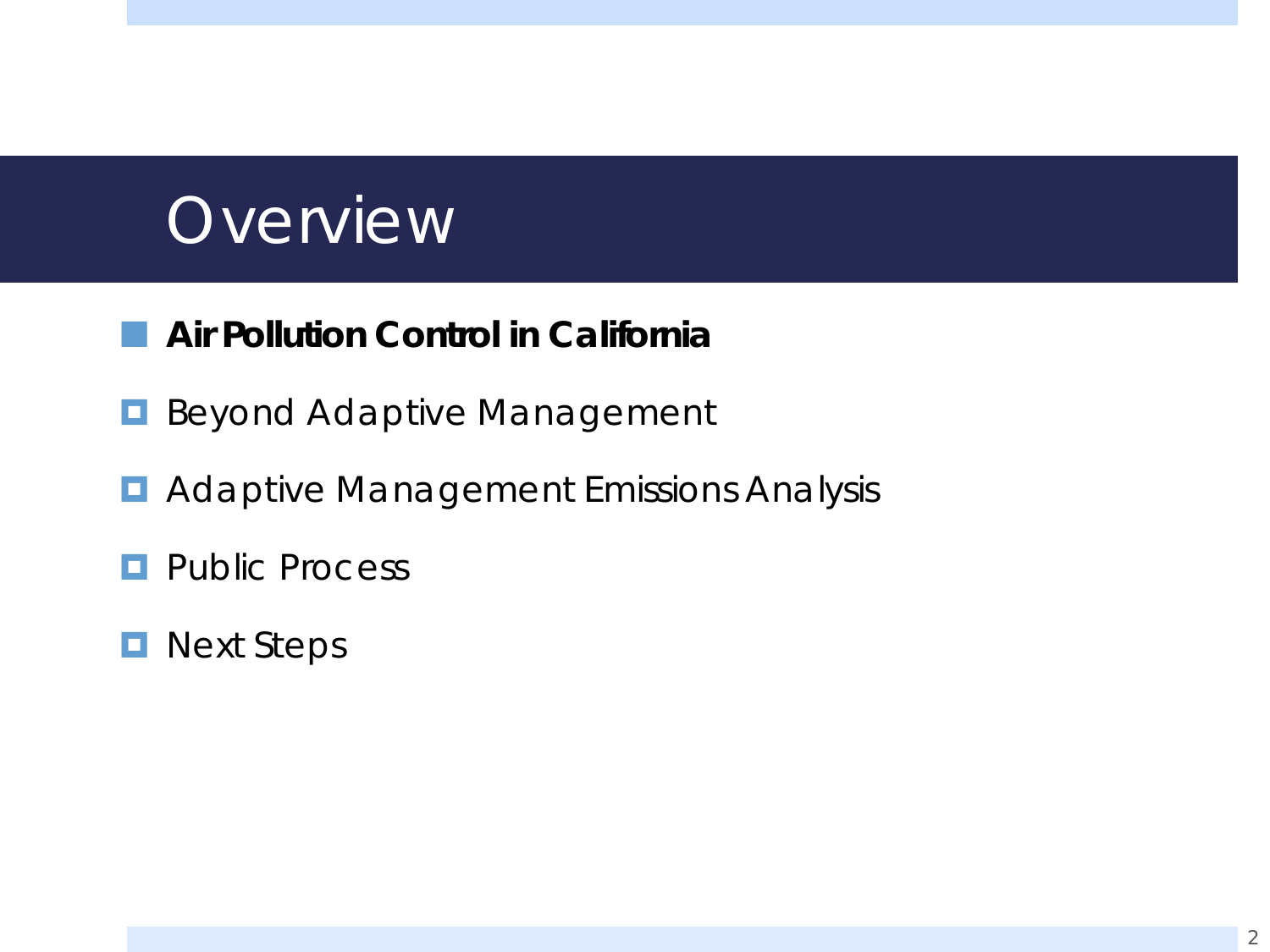# Air Pollution Control in California

- **B** Broad suite of programs at federal, State, and local levels since late 1960's
- **E** GHGs, toxic, and criteria emission reductions improve health of all California residents

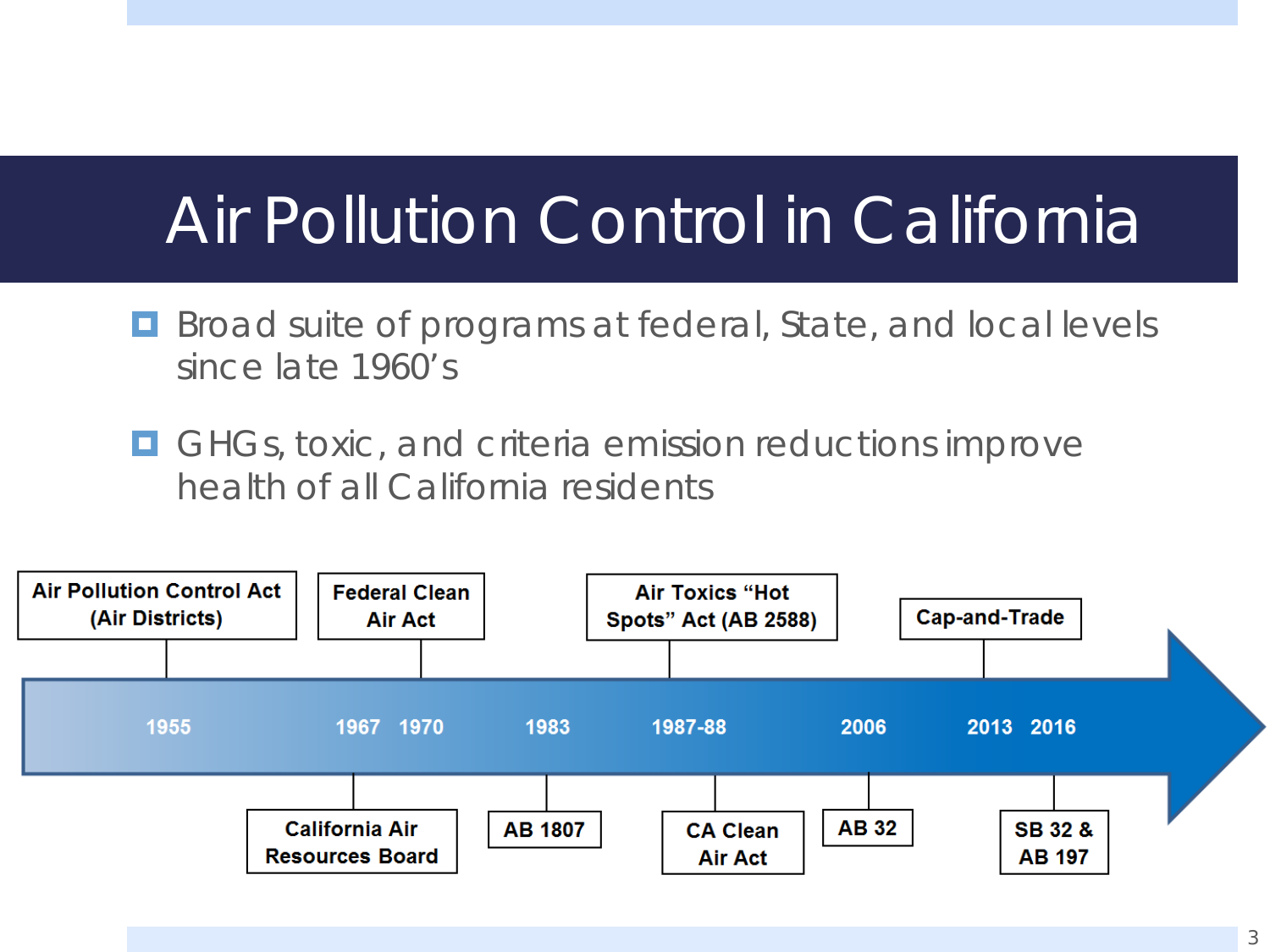## Air Pollution Control–Regulatory Roles

#### **D** US EPA

- **D** Set national ambient air quality standards
- Set national standards for cars/trucks/equipment
- Establish national emission standards for hazardous air pollutions

#### **D** ARB

- Set motor vehicle/fuel/consumer product emission standards
- D Develop and implement criteria, toxic pollutants, and climate measures
- Coordinate with/provide oversight of air districts actions
- **D** Monitor and report on air quality
- **Lational Air Districts** 
	- D Develop, implement, and enforce stationary source rules
	- **Permit local stationary sources**
	- **D** Monitor and report on air quality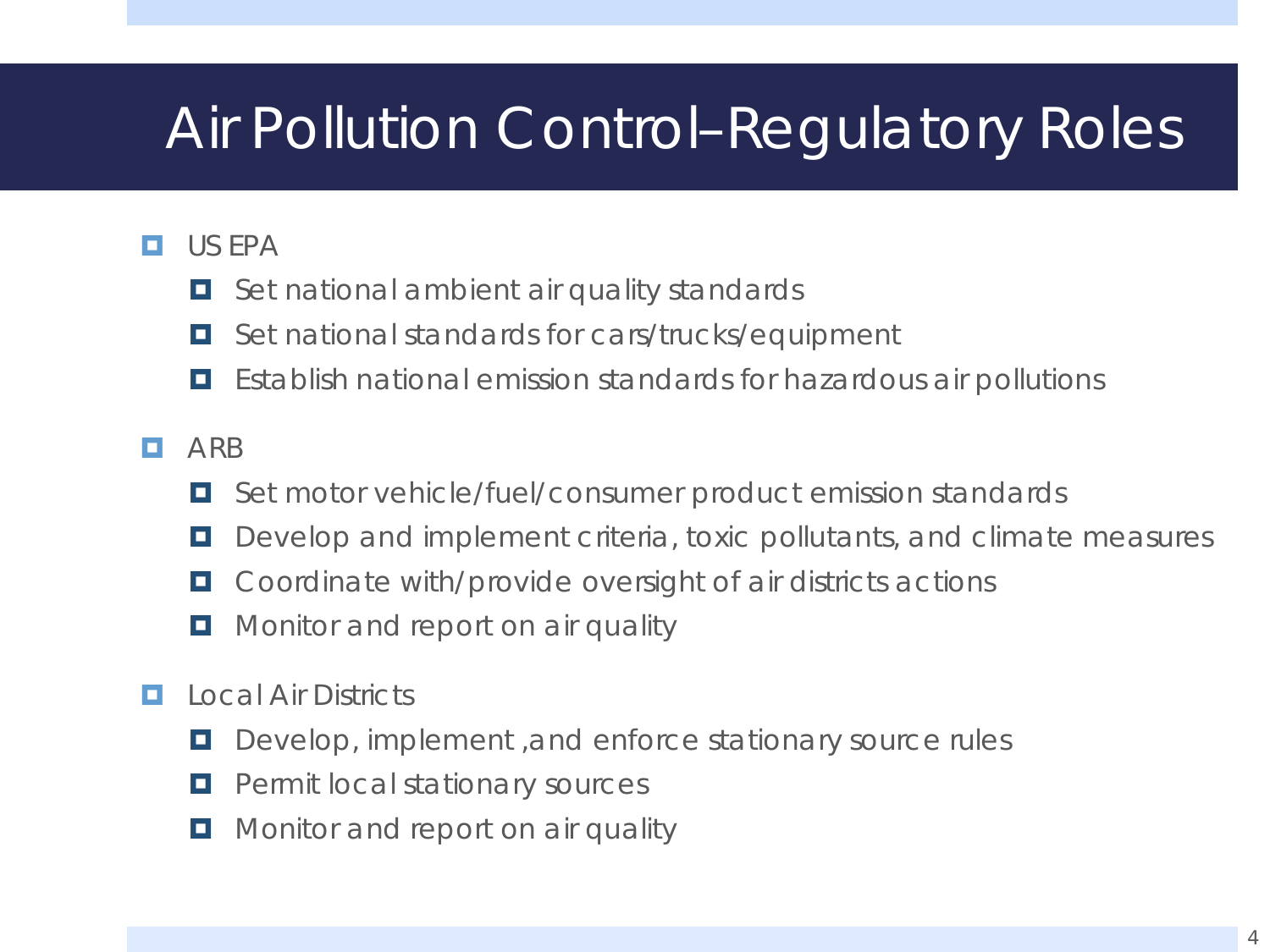## How Jurisdictions Apply Their **Authorities**

- **D** Mobile Sources Control Program
	- **Regional criteria reductions**
	- **D** Diesel PM measures
- **T** Toxic Air Contaminant Identification and Control
- **D** Climate Strategies
	- **T** Transportation (Pavley, HD vehicles)
	- **O GHG-generating facilities (Cap-and-Trade)**
	- **Filter** Fuels (Low Carbon Fuels Standard)
- **D** Stationary Source Permitting
	- **D** Districts and EPA directly administer permitting
	- ARB oversight role for permitting and implementation
	- **E** ARB development of model rules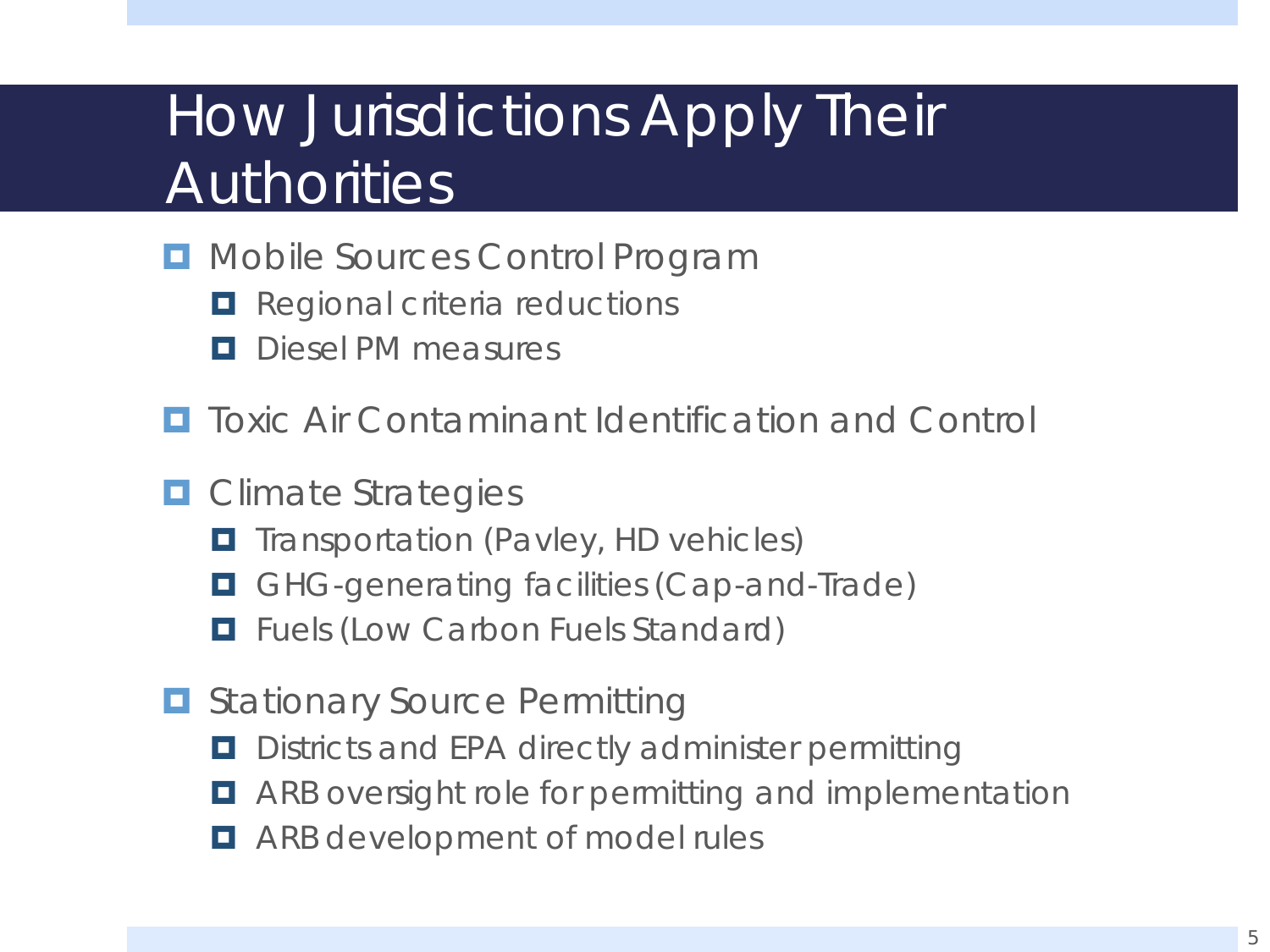# Important Regional Progress

■ South Coast Air Basin has steadily reduced NOx and Benzene since 1995 as a result of mobile and stationary source programs

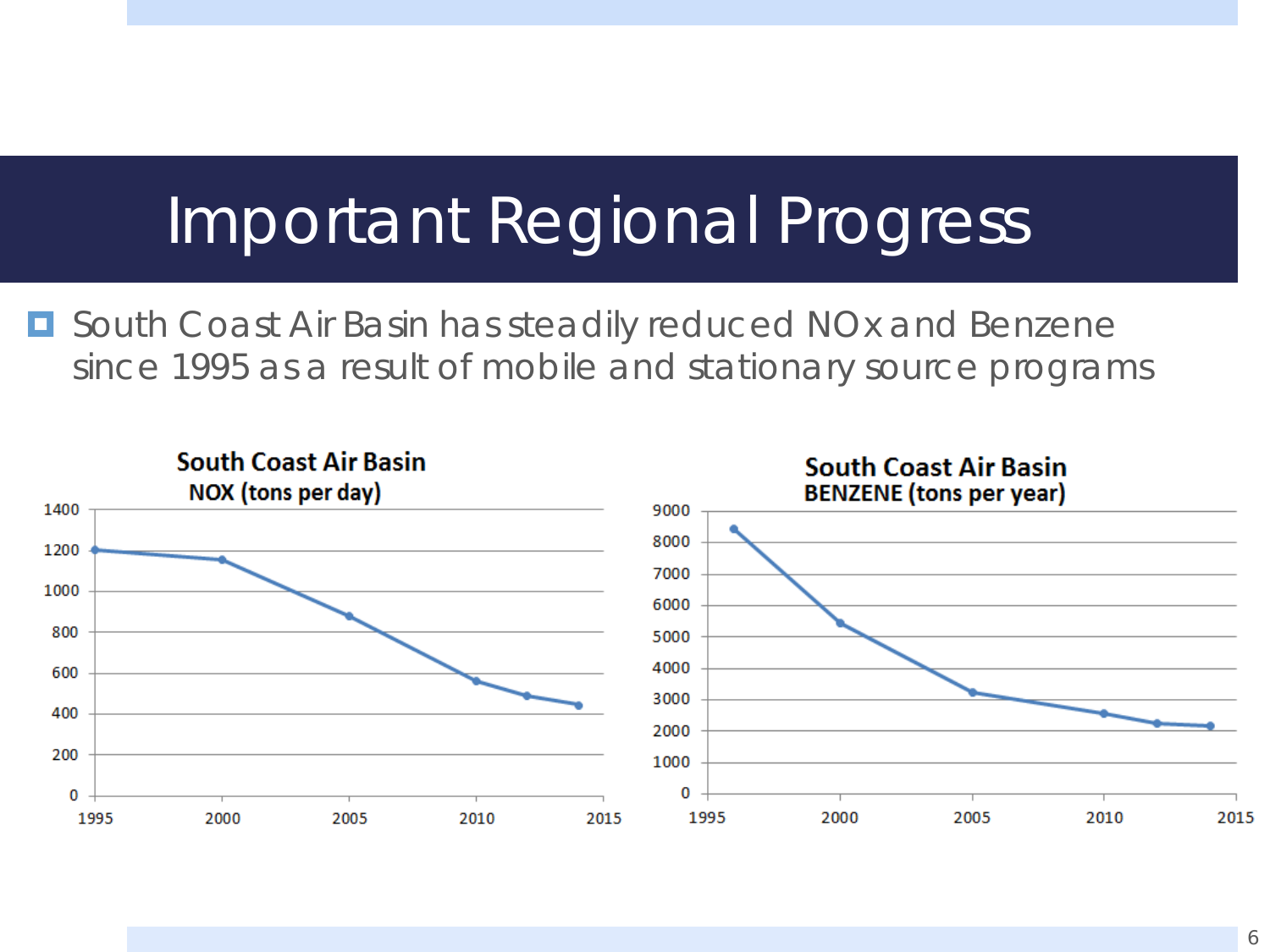## Additional Actions Needed to Address Community Exposure

- **D** Making progress on reductions of criteria and toxic pollutants in communities
- **E** Additional reductions are needed to reduce community exposure of air pollution (esp. near rail yards, distribution centers, etc.)

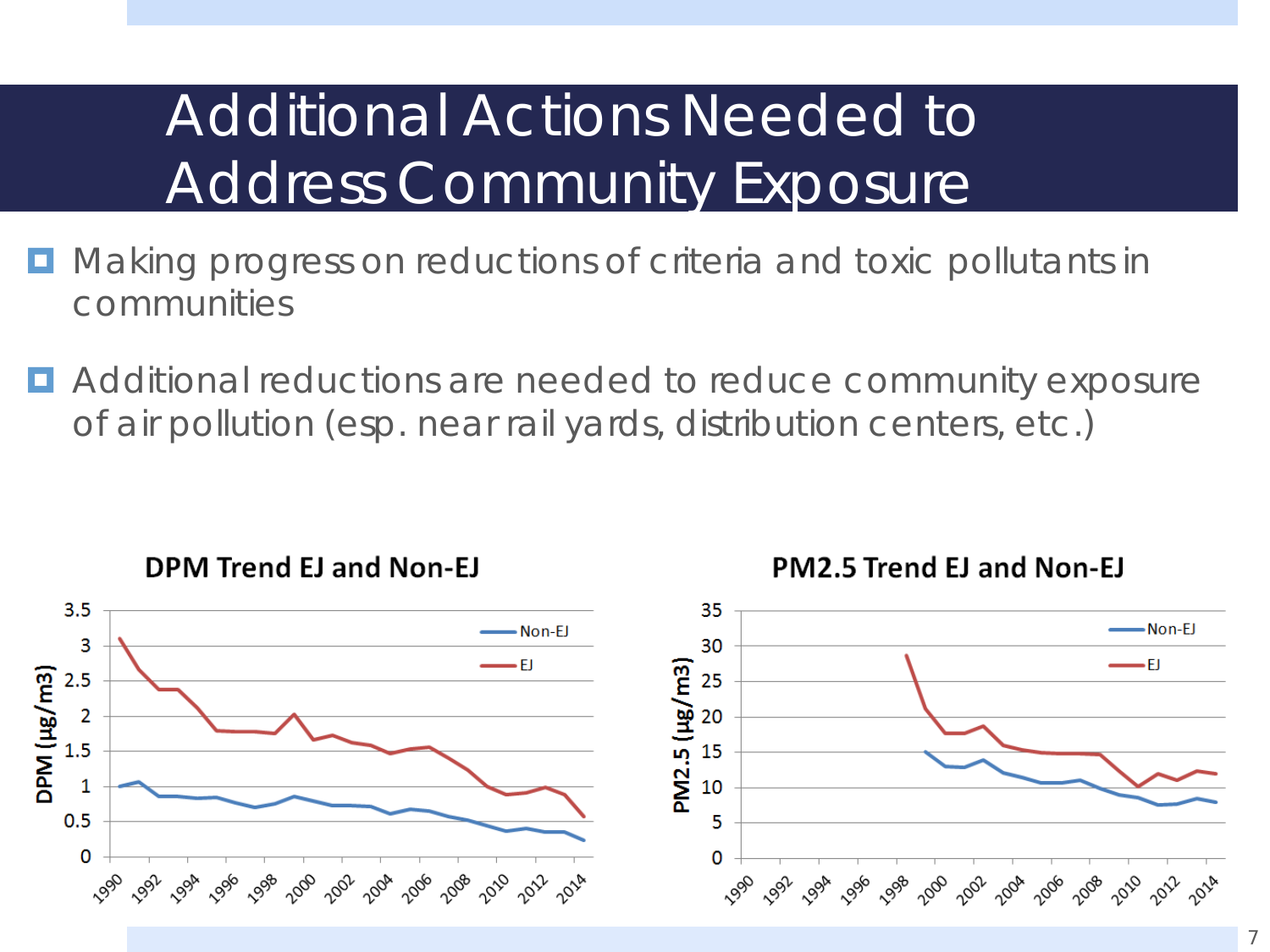## EJ Concerns and Related Data Highlight Need for Further Reductions

- **E** Air quality concerns raised at EJAC and community meetings
- **D** Community visits and tours
- **Recent findings of elevated exposures (e.g., hexavalent** chromium levels in south coast communities)
- **E** Studies focused on community exposures and benefits (OEHHA, Luskin Center, Cushing, others)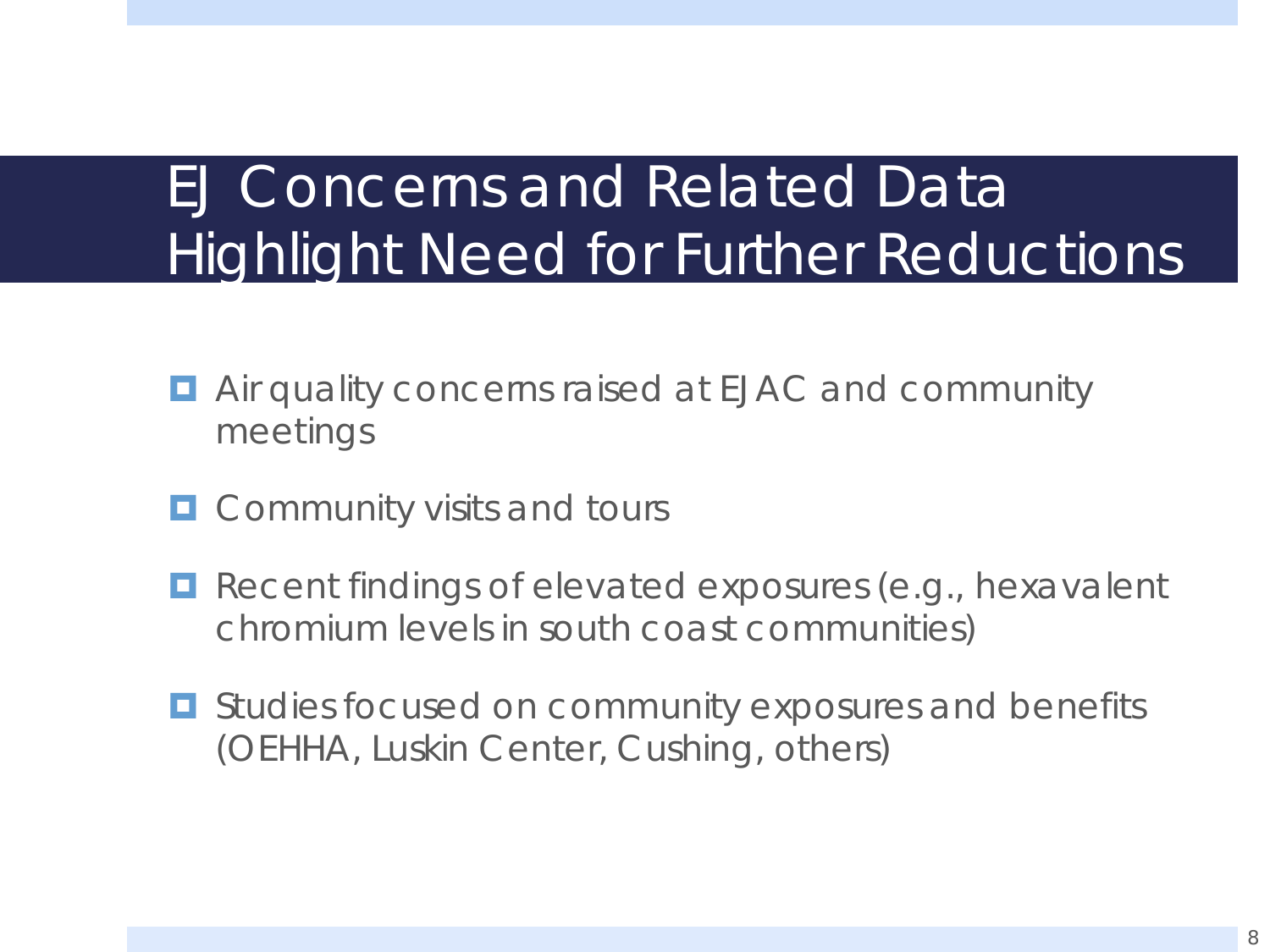# **Overview**

- **E** Air Pollution Control in California
- **Beyond Adaptive Management**
- **Adaptive Management Emissions Analysis**
- **Public Process**
- **Next Steps**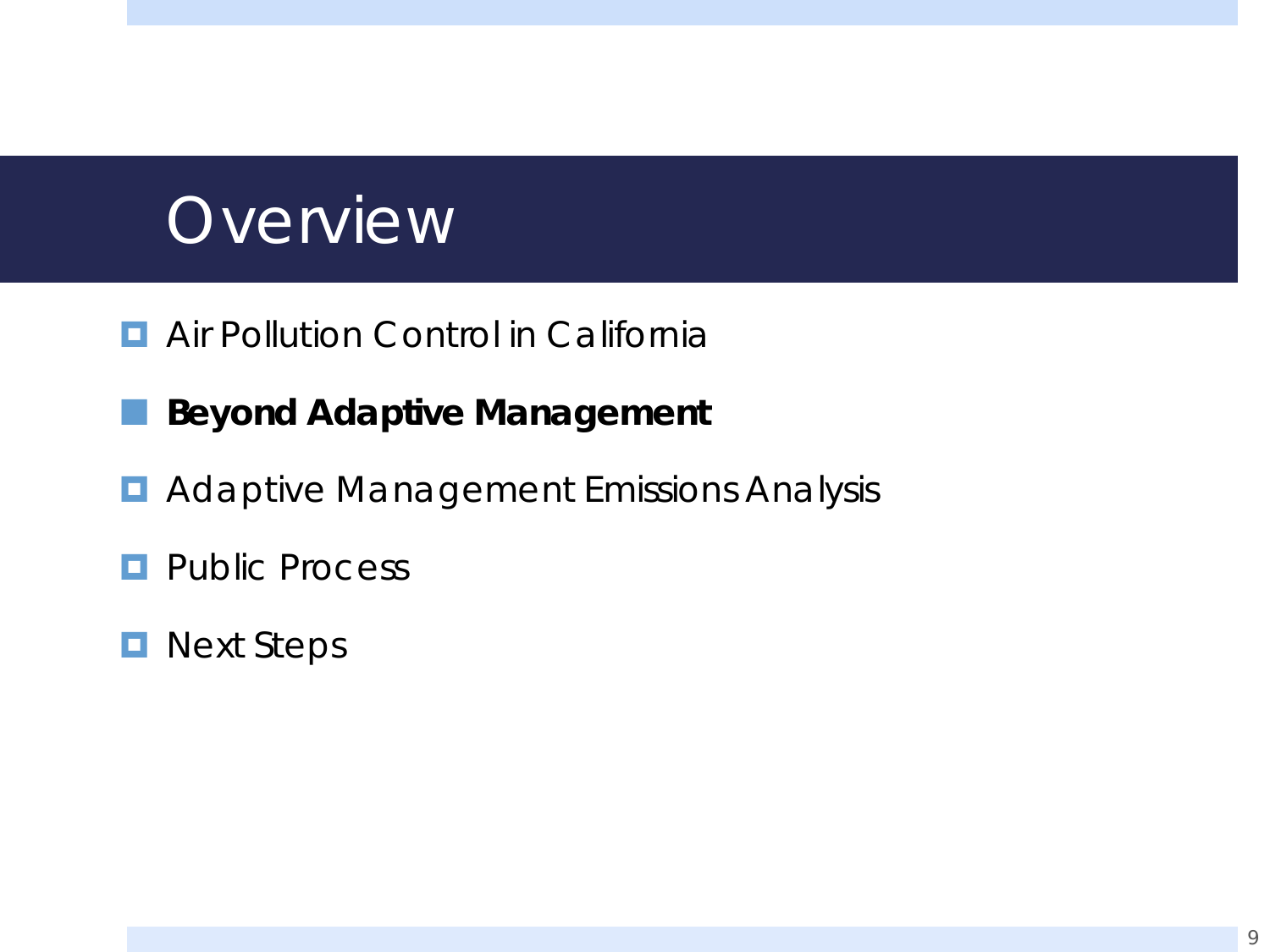# Beyond Adaptive Management

#### **D** Adaptive Management

- **F** Focused program to detect and address unlikely but potential localized air quality impacts due to Cap-and-Trade
- **Only one part of broader effort needed to reduce regional** and community air pollution
- **Broader effort must focus on actions to achieve** additional emissions reductions
- **Effort must address mobile and industrial sources; will** require multi-agency coordination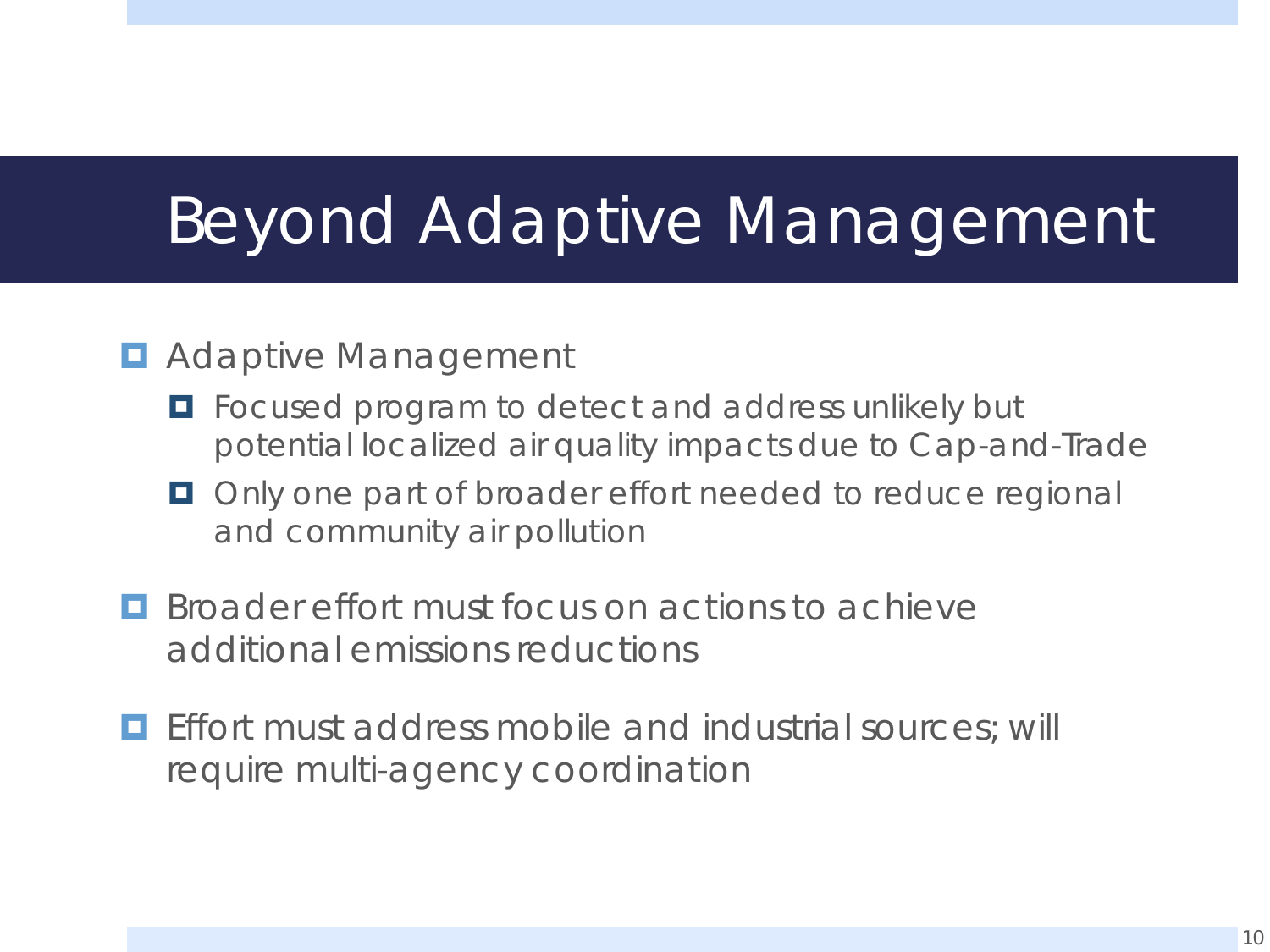## Multipronged Approach Needed to Address Community Exposure

- **Reduce industrial source emissions with a focus on near-source** toxic exposure thru joint ARB/District actions
- **I** Integrate emissions and program data for toxics, criteria pollutants, and greenhouse gases
- **□** Use latest science to assess heath impacts and prioritize actions
- **D** Develop direct State measures to reduce criteria, toxics, and GHG emissions: Sustainable Freight Strategy/Mobile Source Strategy
- **D** Implement Adaptive Management to avoid increases due to Cap-and-Trade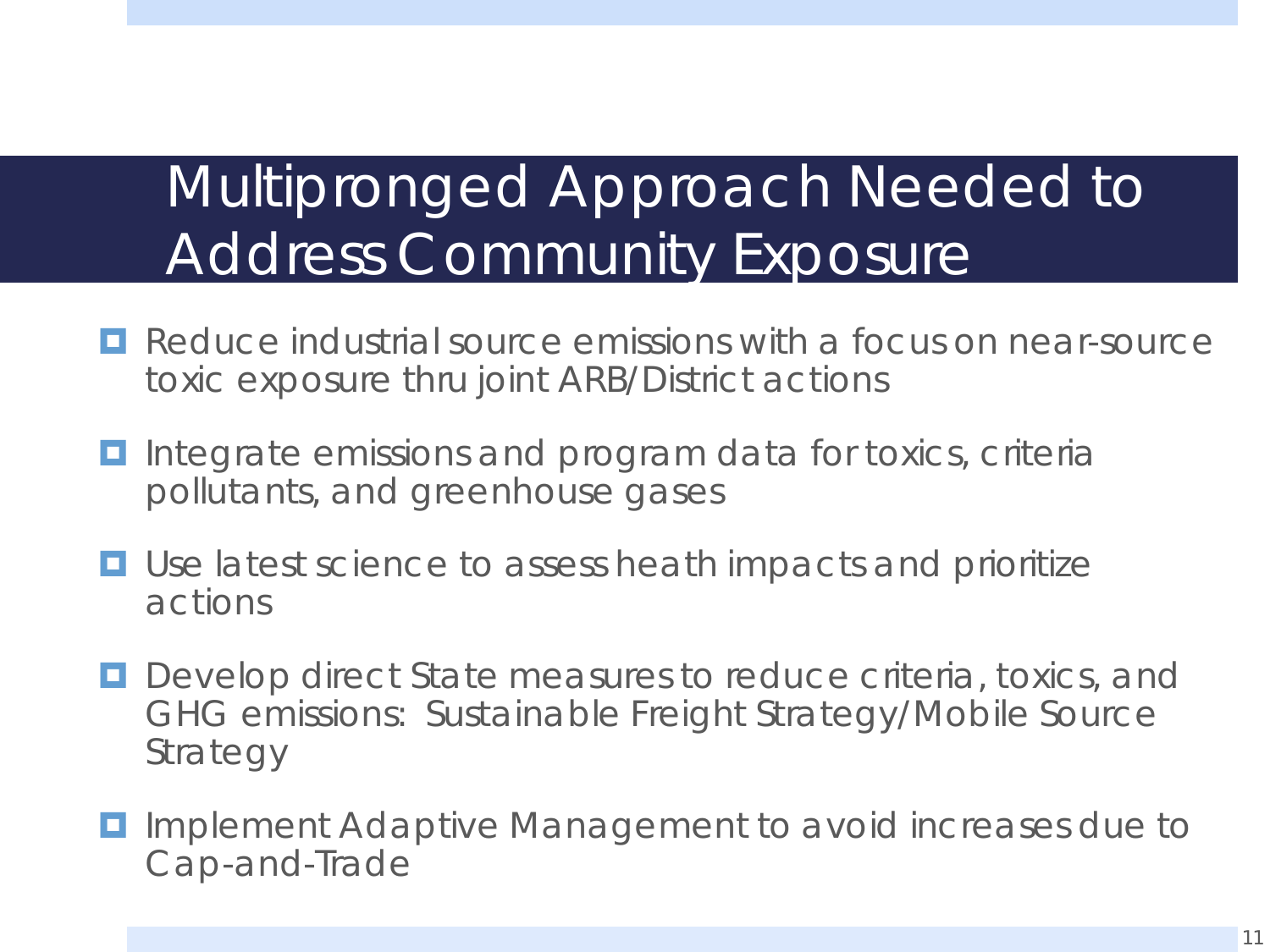### Actions to Achieve Further Reductions

- $\Box$  Work with air districts to assess emission reduction opportunities
- Implement Sustainable Freight Strategy and Mobile Source Strategy
- $\Box$  Continue toxics review process underway in response to OEHHA's risk methodology update
- **D** Continue implementation and enforcement of diesel risk reduction measures
- **I** Improve emissions inventory and data transparency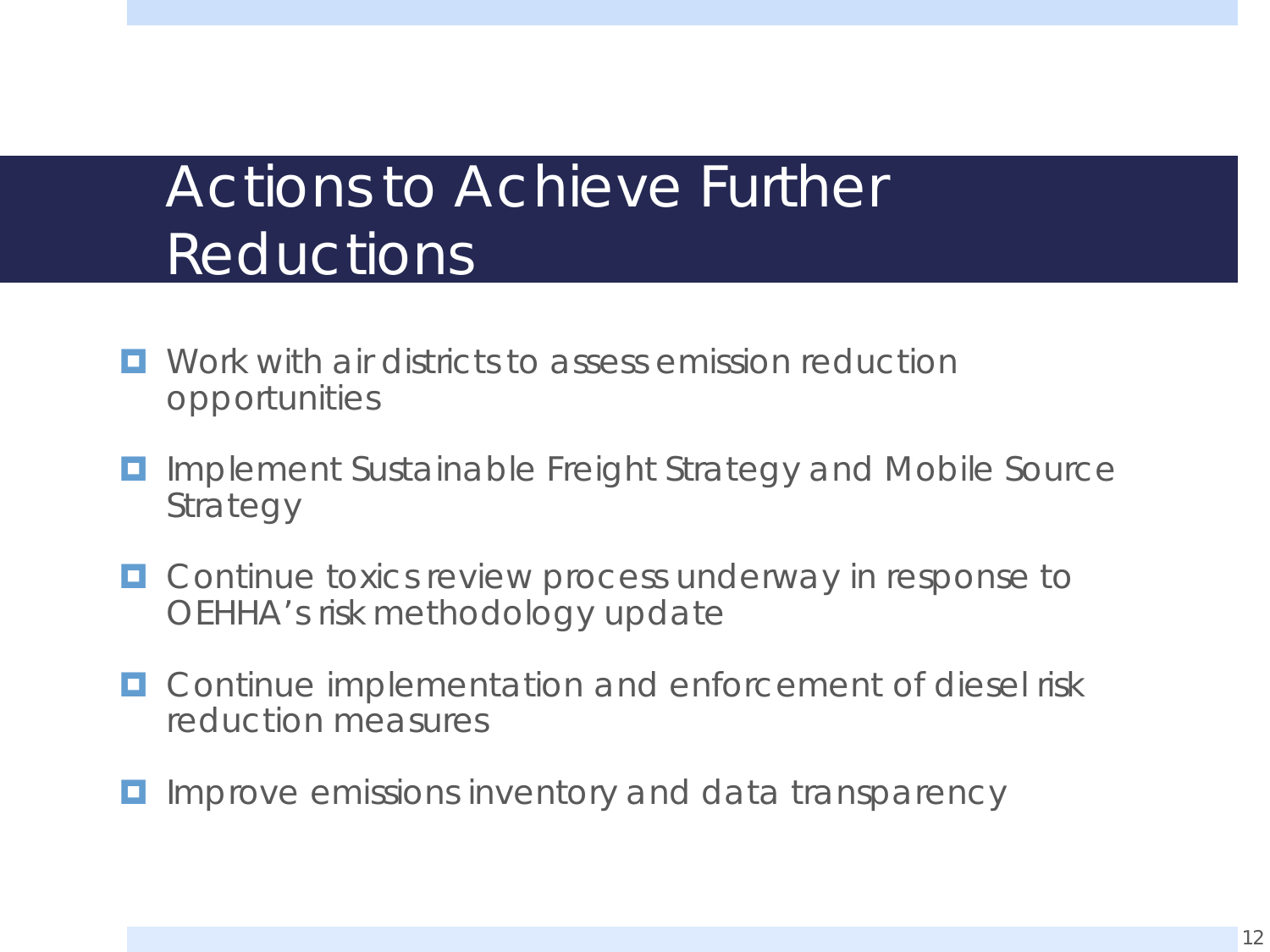### Actions to Achieve Further Reductions (cont.)

- $\blacksquare$  Assess climate strategies to better yield co-benefits and prioritize measures resulting in direct reductions
- **E.** Collaborate with researchers on assessment of community impacts and development of responses
- **Perent detailed plan for further actions to Board in 2017**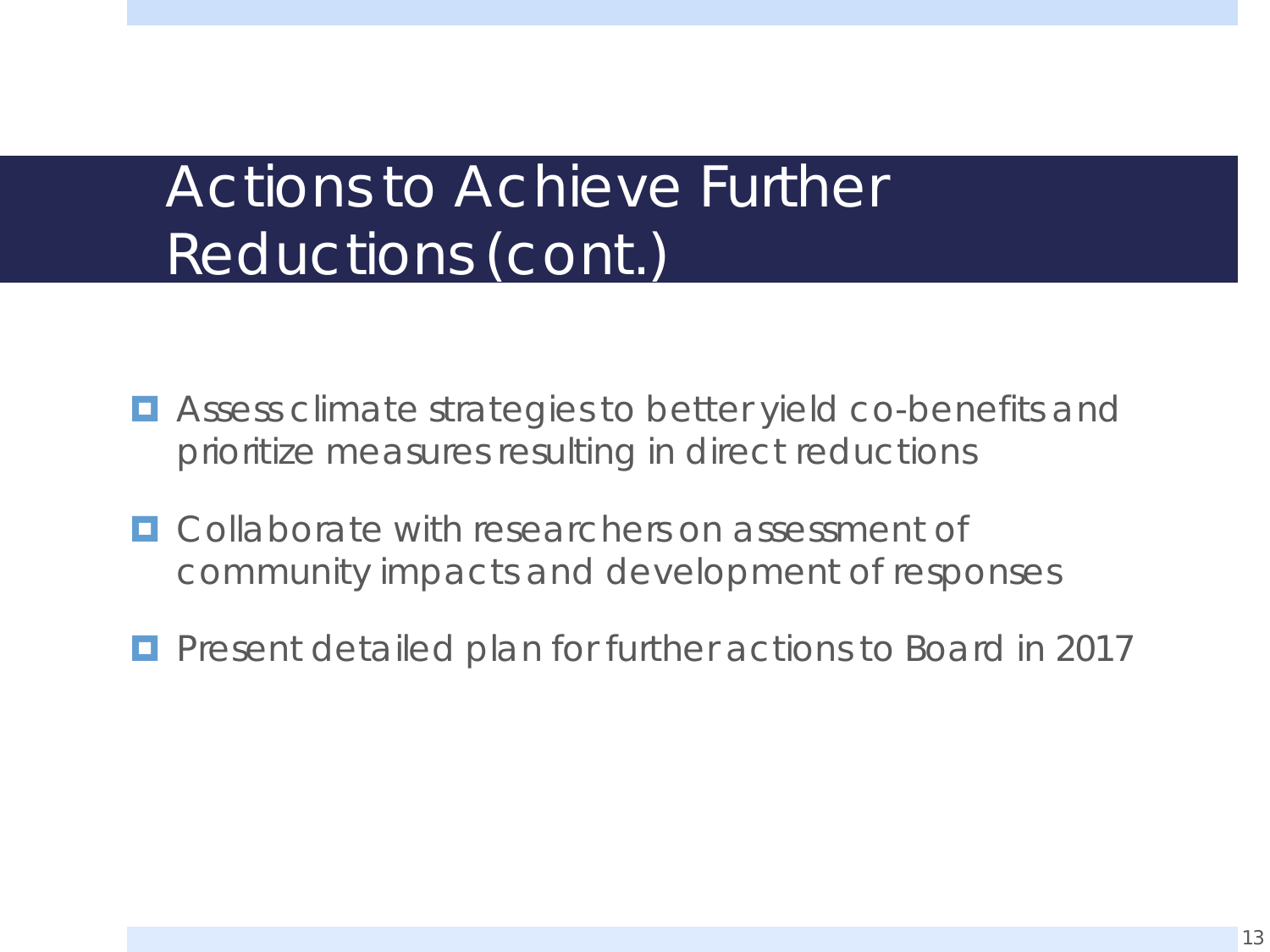# **Overview**

- **E** Air Pollution Control in California
- **Beyond Adaptive Management**

#### **Adaptive Management Emissions Analysis**

- **Public Process**
- **Next Steps**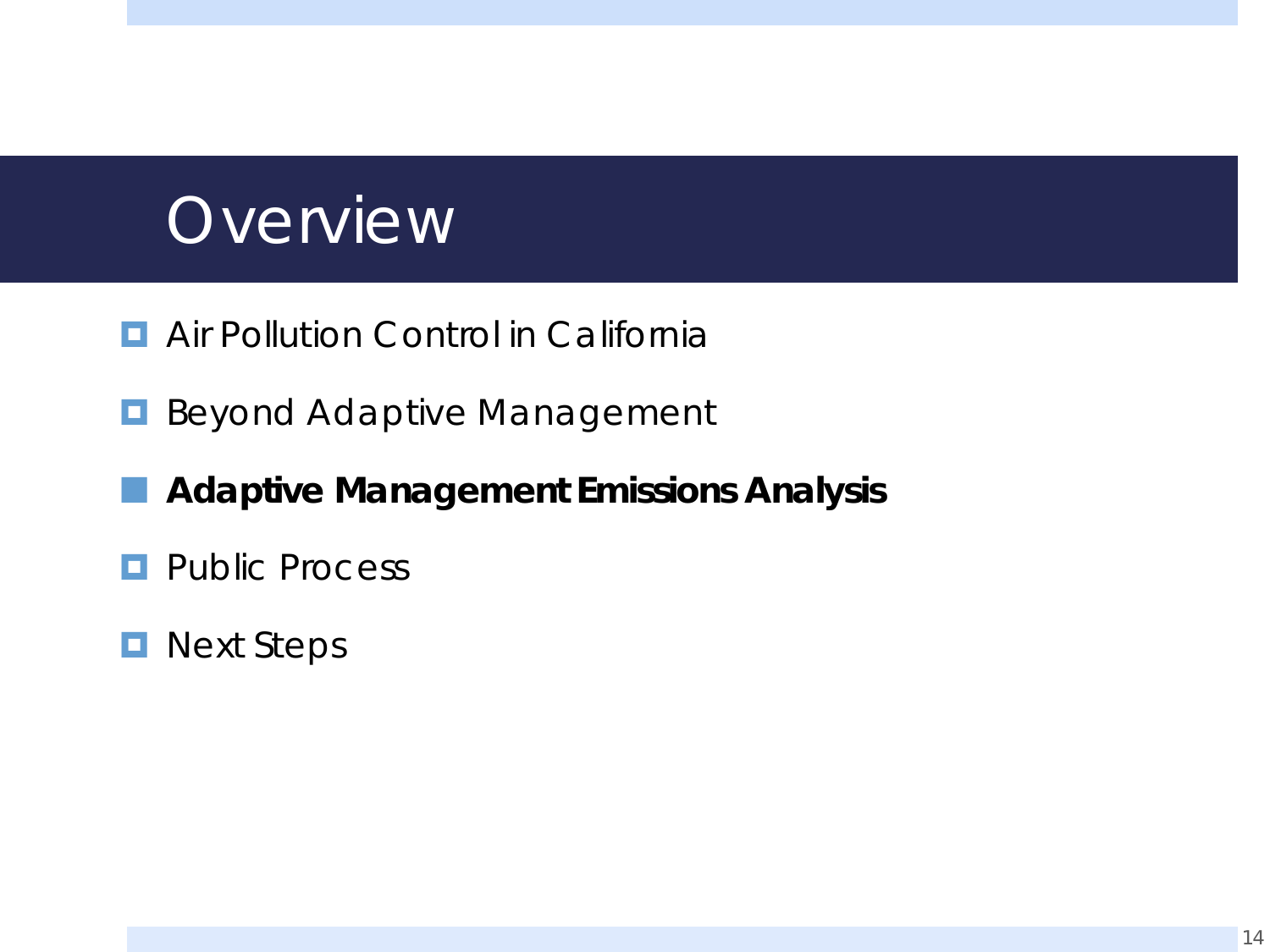#### Adaptive Management Objectives

- Address commitments made in ARB's approval of the Cap-and- Trade Program and the 2011 Adaptive Management Plan
- **Detect and address unlikely but potential localized air quality** impacts due to Cap-and-Trade
- Establishes focused process for tracking and responding to potential emission increases at Cap-and-Trade facilities
- **I** Identify emission increases, investigate their causes, develop recommendations for addressing increases
- **T** Transparent process enables public to reproduce staff's emissions analysis, or perform own independent analyses
- Only one part of needed multi-prong strategy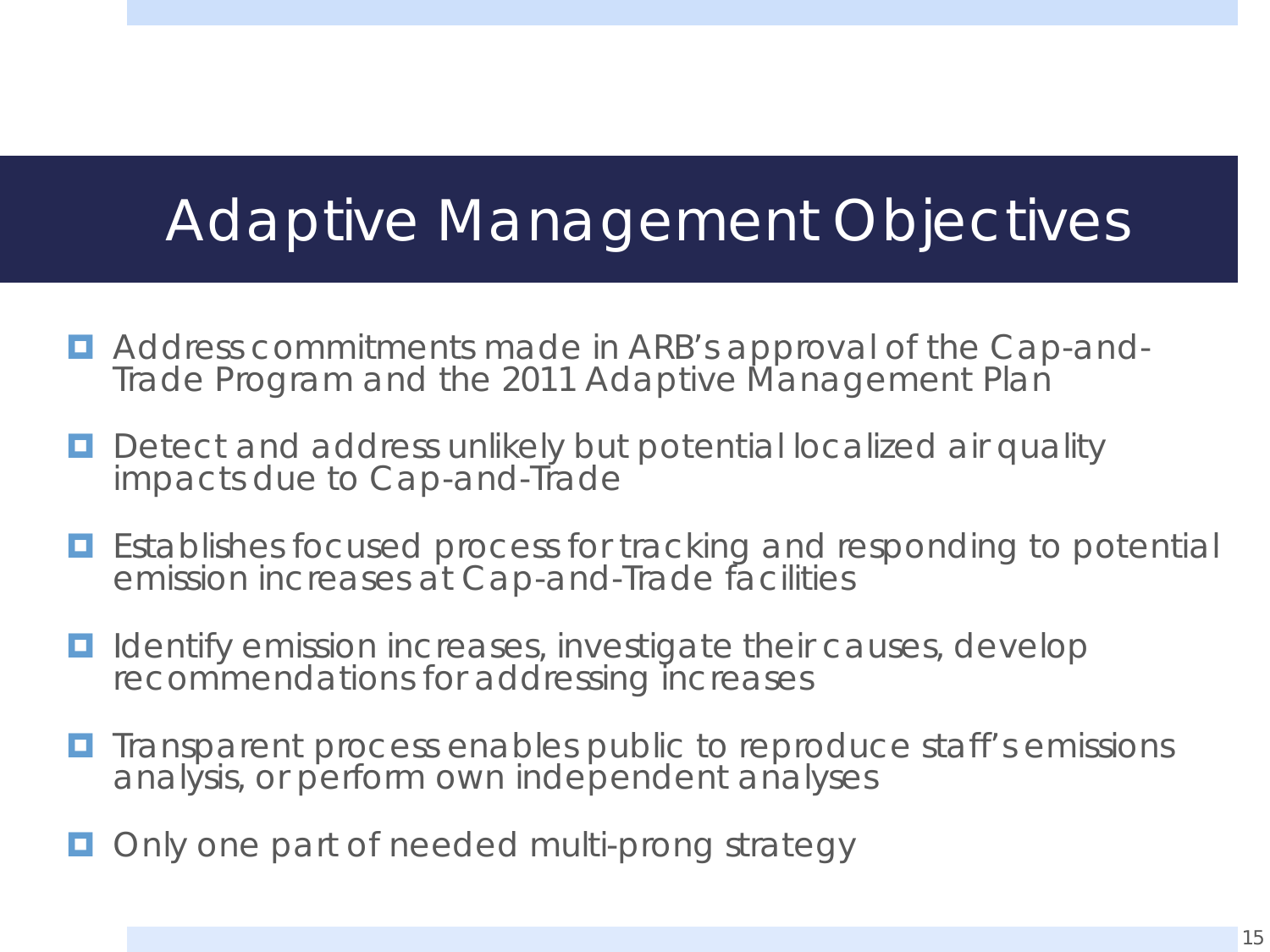## Key Questions for Adaptive Management

- **Have we observed an increase in air pollution** from Cap-and-Trade covered facilities in disadvantaged communities?
- Does the observed increase warrant a deeper investigation?
- I Is the increase caused by Cap-and-Trade?
- **D** What are the potential responses?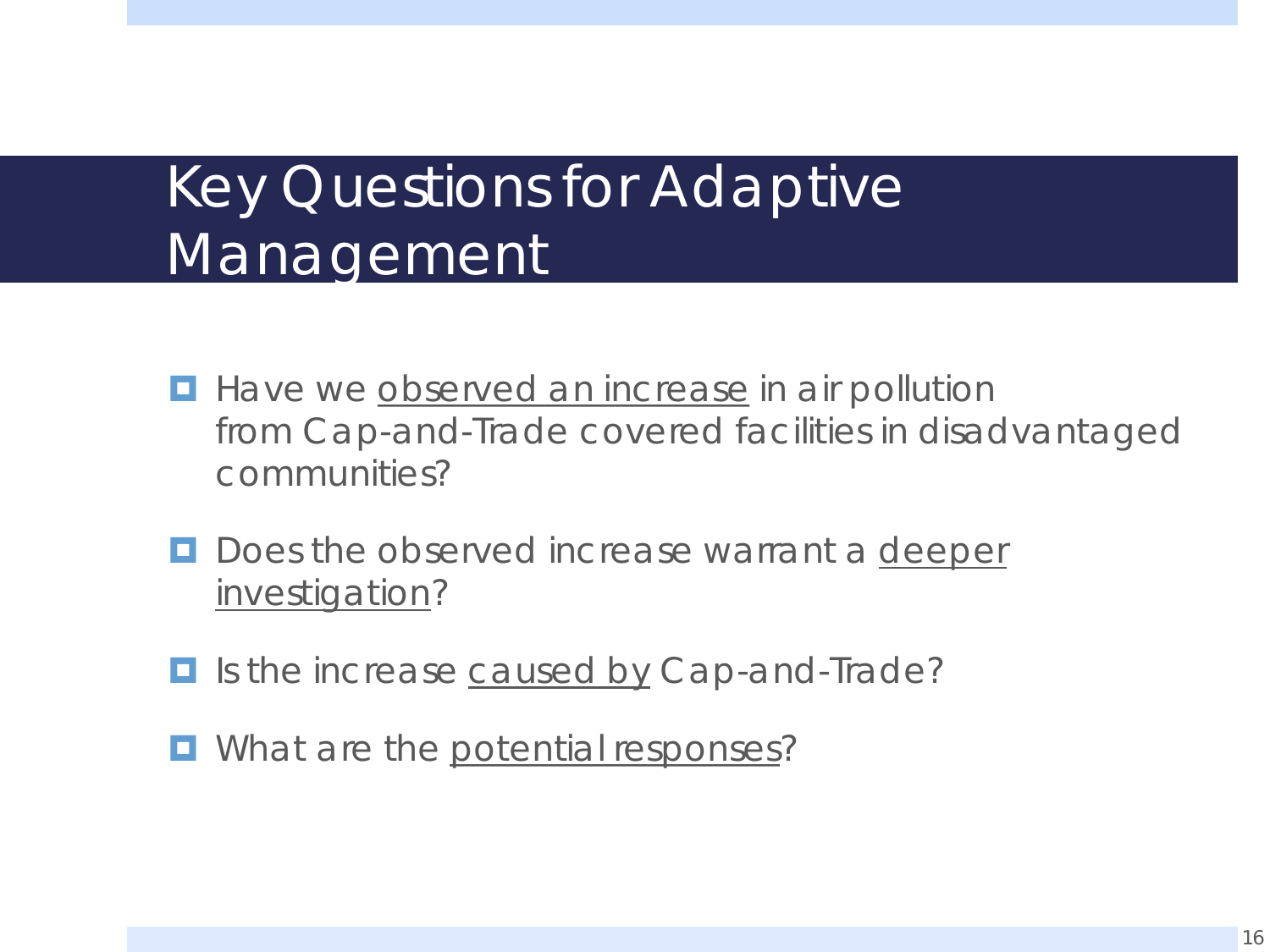# Multi-Step Evaluation Process

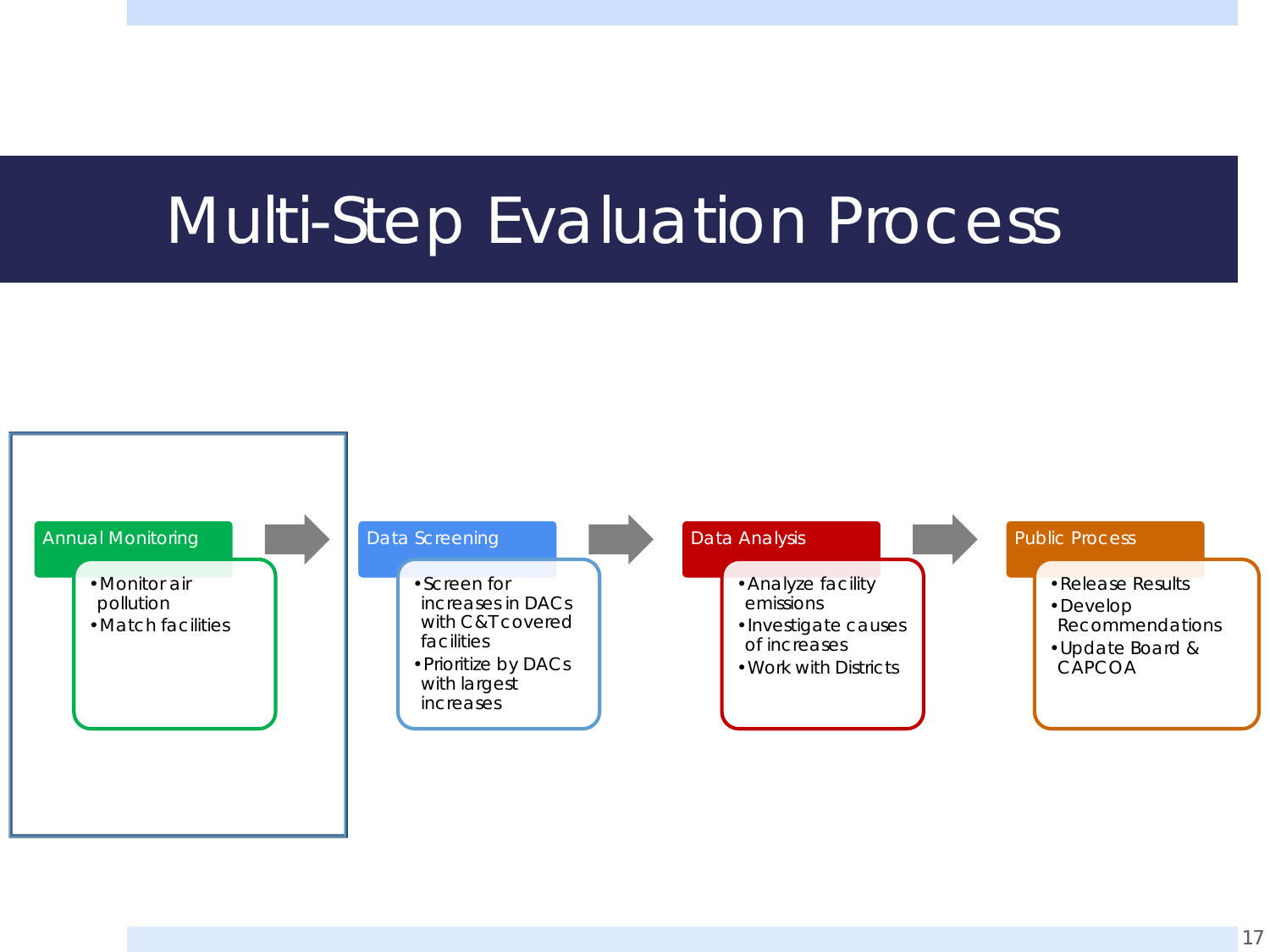#### Monitoring: Emissions Visualization Tool

- **The Tool used to track facility air** pollution emission changes
	- **I** Identify air pollution emission increases at disadvantaged communities by facility,<br>group of facilities, and across economic sectors
	- **T** Tool will identify facilities for more analysis
	- $\Box$  Criteria pollutant data added later this year, toxics in 2017
- **Publicly available tool**

**http://www.arb.ca.gov/ei/tools/ghgfacilities/**

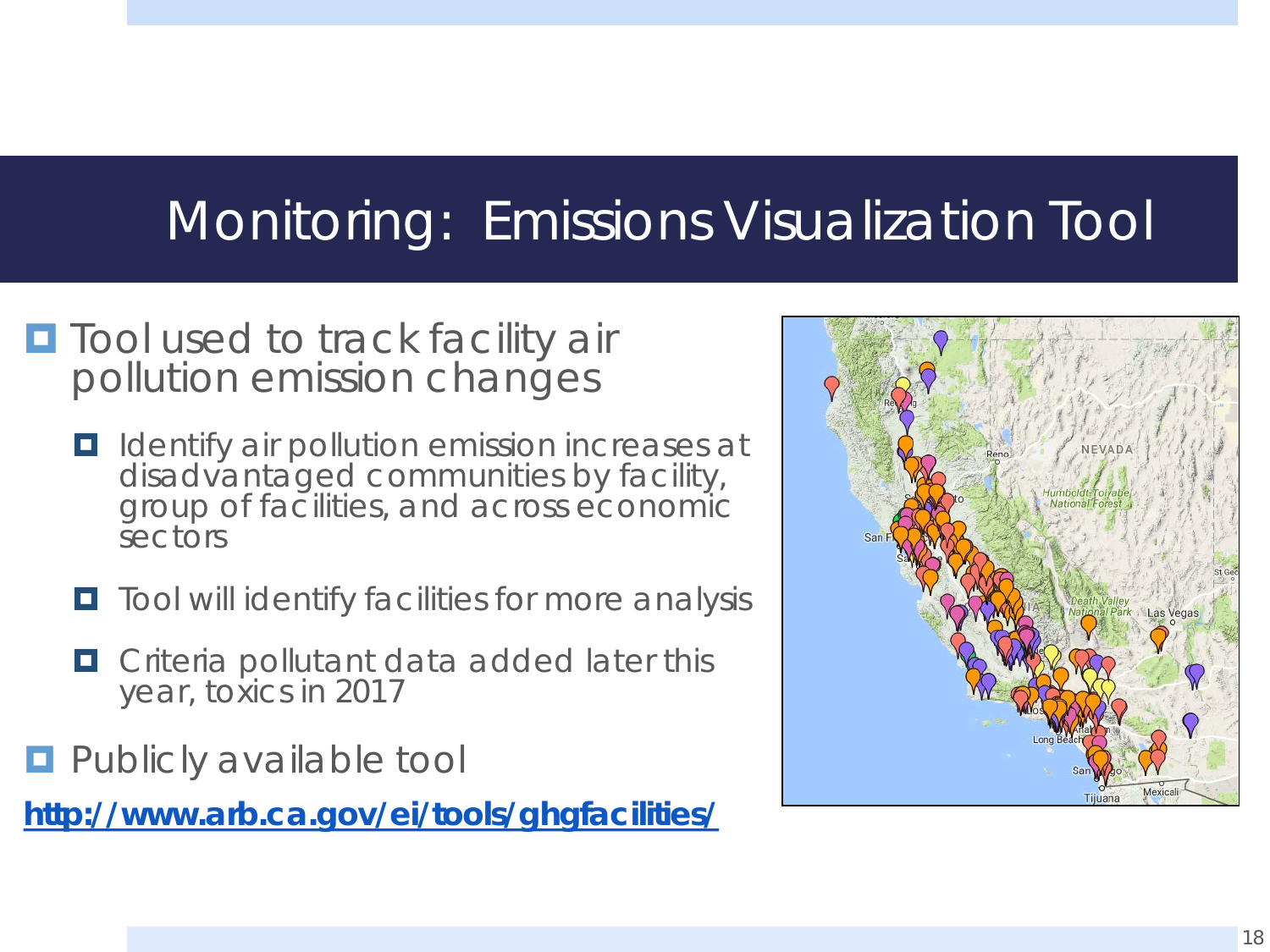## Emission Visualization Tool - Video Demonstration

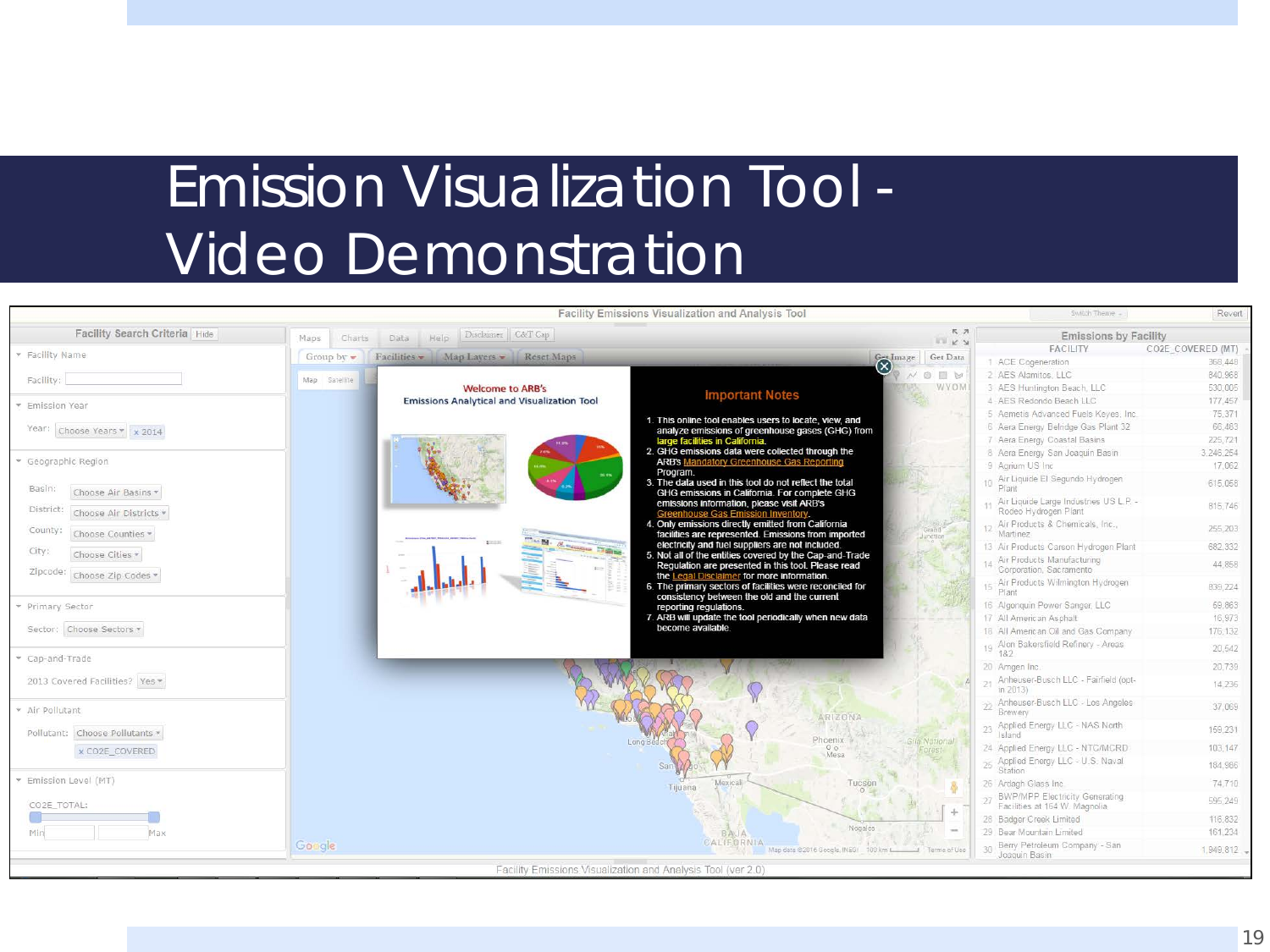# Multi-Step Evaluation Process

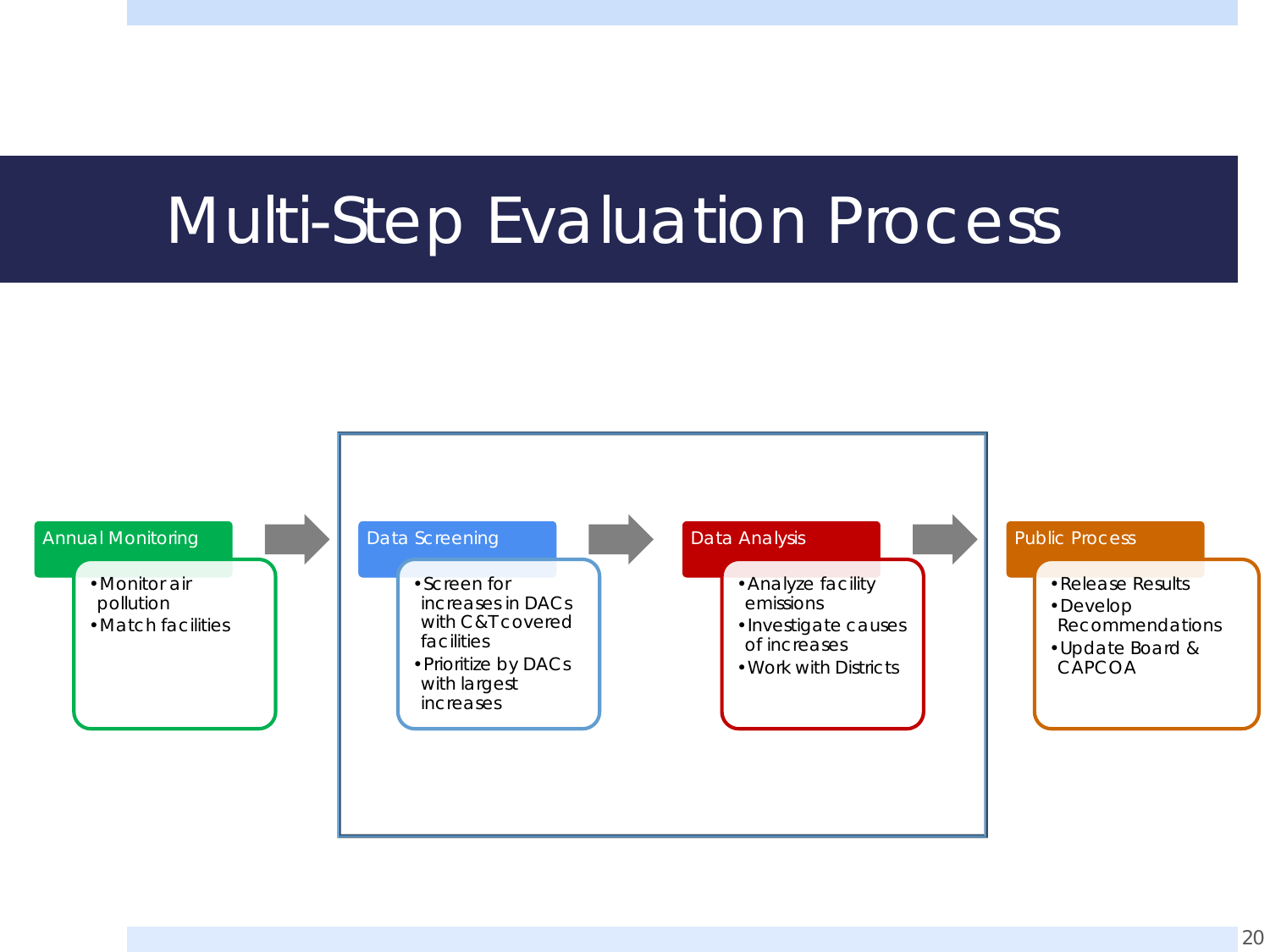# Multi-Step Screening and Analysis

- **<u>E</u>** Identify EJ communities potentially impacted by large facilities (CalEnviroScreen, ARB Visualization Tool)
- **O** Screen Cap-and-Trade facilities within 2.5 miles of those communities for emission increases in criteria pollutants (2013-2014)

|                                                                                                                                                                                                                                                                                          |                                                           |      |      |                                                         |      |      |      |      | CALIFORNIA AIR RESOURCES BOARD *** AB 32 CLIMATE CHANGE PROGRAMS *** DRAFT                             |      |      |                                                                                                                                                                                                         |  |  |
|------------------------------------------------------------------------------------------------------------------------------------------------------------------------------------------------------------------------------------------------------------------------------------------|-----------------------------------------------------------|------|------|---------------------------------------------------------|------|------|------|------|--------------------------------------------------------------------------------------------------------|------|------|---------------------------------------------------------------------------------------------------------------------------------------------------------------------------------------------------------|--|--|
|                                                                                                                                                                                                                                                                                          |                                                           |      |      |                                                         |      |      |      |      | ADAPTIVE MANAGEMENT - EMISSIONS ANALYSIS CHECKLIST                                                     |      |      |                                                                                                                                                                                                         |  |  |
|                                                                                                                                                                                                                                                                                          |                                                           |      |      |                                                         |      |      |      |      |                                                                                                        |      |      |                                                                                                                                                                                                         |  |  |
|                                                                                                                                                                                                                                                                                          |                                                           |      |      |                                                         |      |      |      |      |                                                                                                        |      |      | In 2012, ARB approved the Adaptive Management Plan to monitor the effects of the Cap-and-<br>Trade Program on localized air quality impacts. This checklist contains a list of criteria that can        |  |  |
|                                                                                                                                                                                                                                                                                          |                                                           |      |      |                                                         |      |      |      |      | CP) emissions attacilities subject to the Cap-and-Trade Regulation. ARB recognizes that                |      |      | be used to evaluate the factors that may contribute to an observed increase in criteria pollulant                                                                                                       |  |  |
|                                                                                                                                                                                                                                                                                          |                                                           |      |      |                                                         |      |      |      |      |                                                                                                        |      |      | changes in CP emissions may be the result of multiple interacting factors, and that leasing out<br>the relative importance of each factor may not be possible. This will make it difficult to attribute |  |  |
|                                                                                                                                                                                                                                                                                          |                                                           |      |      |                                                         |      |      |      |      | any increases in CP emissions to the implementation of the Cap-and-Trade Program, or any               |      |      | other specific factor. A weight of evidence approach may be useful in assessing the potential                                                                                                           |  |  |
|                                                                                                                                                                                                                                                                                          |                                                           |      |      |                                                         |      |      |      |      |                                                                                                        |      |      |                                                                                                                                                                                                         |  |  |
|                                                                                                                                                                                                                                                                                          | CEIDARS Facility ID Number(s):                            |      |      |                                                         |      |      |      |      |                                                                                                        |      |      |                                                                                                                                                                                                         |  |  |
|                                                                                                                                                                                                                                                                                          | MRR ARB ID Number(s):<br>Review Criteria Pollutants (CP): |      |      |                                                         |      |      |      |      |                                                                                                        |      |      |                                                                                                                                                                                                         |  |  |
|                                                                                                                                                                                                                                                                                          |                                                           |      |      |                                                         |      |      |      |      |                                                                                                        |      |      |                                                                                                                                                                                                         |  |  |
| <b>Single Facility</b><br>A. Did CP emissions increase?                                                                                                                                                                                                                                  |                                                           |      |      |                                                         |      |      |      |      |                                                                                                        |      |      |                                                                                                                                                                                                         |  |  |
| <b>DYES DNO</b><br>a. If YES, for how many years?<br>b. List CPs that increased:                                                                                                                                                                                                         |                                                           |      |      |                                                         |      |      |      |      |                                                                                                        |      |      |                                                                                                                                                                                                         |  |  |
|                                                                                                                                                                                                                                                                                          |                                                           |      |      |                                                         |      |      |      |      |                                                                                                        |      |      |                                                                                                                                                                                                         |  |  |
| Annual                                                                                                                                                                                                                                                                                   | 2004                                                      | 2005 | 2006 | 2007                                                    | 2008 | 2009 | 2010 | 2011 | 2012                                                                                                   | 2013 | 2014 |                                                                                                                                                                                                         |  |  |
| <b>Emissions</b><br>(tons/year)                                                                                                                                                                                                                                                          |                                                           |      |      |                                                         |      |      |      |      |                                                                                                        |      |      | 2015                                                                                                                                                                                                    |  |  |
| Mass<br><b>Emissions</b><br>Change?                                                                                                                                                                                                                                                      |                                                           |      |      |                                                         |      |      |      |      |                                                                                                        |      |      |                                                                                                                                                                                                         |  |  |
| Percent<br>Change?                                                                                                                                                                                                                                                                       |                                                           |      |      |                                                         |      |      |      |      |                                                                                                        |      |      |                                                                                                                                                                                                         |  |  |
|                                                                                                                                                                                                                                                                                          |                                                           |      |      |                                                         |      |      |      |      |                                                                                                        |      |      |                                                                                                                                                                                                         |  |  |
|                                                                                                                                                                                                                                                                                          | Group of Facilities within a [X] mile radius              |      |      |                                                         |      |      |      |      |                                                                                                        |      |      |                                                                                                                                                                                                         |  |  |
|                                                                                                                                                                                                                                                                                          |                                                           |      |      |                                                         |      |      |      |      |                                                                                                        |      |      |                                                                                                                                                                                                         |  |  |
|                                                                                                                                                                                                                                                                                          |                                                           |      |      |                                                         |      |      |      |      |                                                                                                        |      |      |                                                                                                                                                                                                         |  |  |
| <b>Permit Emissions Information:</b>                                                                                                                                                                                                                                                     |                                                           |      |      |                                                         |      |      |      |      |                                                                                                        |      |      |                                                                                                                                                                                                         |  |  |
|                                                                                                                                                                                                                                                                                          |                                                           |      |      |                                                         |      |      |      |      |                                                                                                        |      |      |                                                                                                                                                                                                         |  |  |
| A. Was the increase in CP emissions greater than the local district New Source Review<br>B. Were there any recent emissions-related notice of violations (NOVs)? DYES DNO<br><b>UYES DNO</b><br>C. Were there any facility changes - requiring a new or modified permit - that increased |                                                           |      |      |                                                         |      |      |      |      |                                                                                                        |      |      |                                                                                                                                                                                                         |  |  |
|                                                                                                                                                                                                                                                                                          |                                                           |      |      | criteria pollutant emissions during the reporting year? |      |      |      |      |                                                                                                        |      |      |                                                                                                                                                                                                         |  |  |
|                                                                                                                                                                                                                                                                                          |                                                           |      |      |                                                         |      |      |      |      | a. If YES, did the permit modification increase emissions enough to necessitate the<br><b>DYES ONO</b> |      |      |                                                                                                                                                                                                         |  |  |
|                                                                                                                                                                                                                                                                                          |                                                           |      |      |                                                         |      |      |      |      | use of air district emission reduction credit (ERC) offsets or direct onsite CP                        |      |      |                                                                                                                                                                                                         |  |  |
|                                                                                                                                                                                                                                                                                          |                                                           |      |      |                                                         |      |      |      |      | b. If YES, did the project trigger a top-down best available control technology<br><b>DYES ONO</b>     |      |      |                                                                                                                                                                                                         |  |  |
| ap-and-Trade Compliance Instrument Data:                                                                                                                                                                                                                                                 |                                                           |      |      |                                                         |      |      |      |      | <b>DYES ONO</b>                                                                                        |      |      |                                                                                                                                                                                                         |  |  |
| ngle Facility                                                                                                                                                                                                                                                                            |                                                           |      |      |                                                         |      |      |      |      |                                                                                                        |      |      |                                                                                                                                                                                                         |  |  |
|                                                                                                                                                                                                                                                                                          |                                                           |      |      |                                                         |      |      |      |      |                                                                                                        |      |      |                                                                                                                                                                                                         |  |  |
| B. What percentage of offsets is the facility using to meet their compliance obligation? _%                                                                                                                                                                                              |                                                           |      |      |                                                         |      |      |      |      |                                                                                                        |      |      |                                                                                                                                                                                                         |  |  |
|                                                                                                                                                                                                                                                                                          |                                                           |      |      |                                                         |      |      |      |      |                                                                                                        |      |      |                                                                                                                                                                                                         |  |  |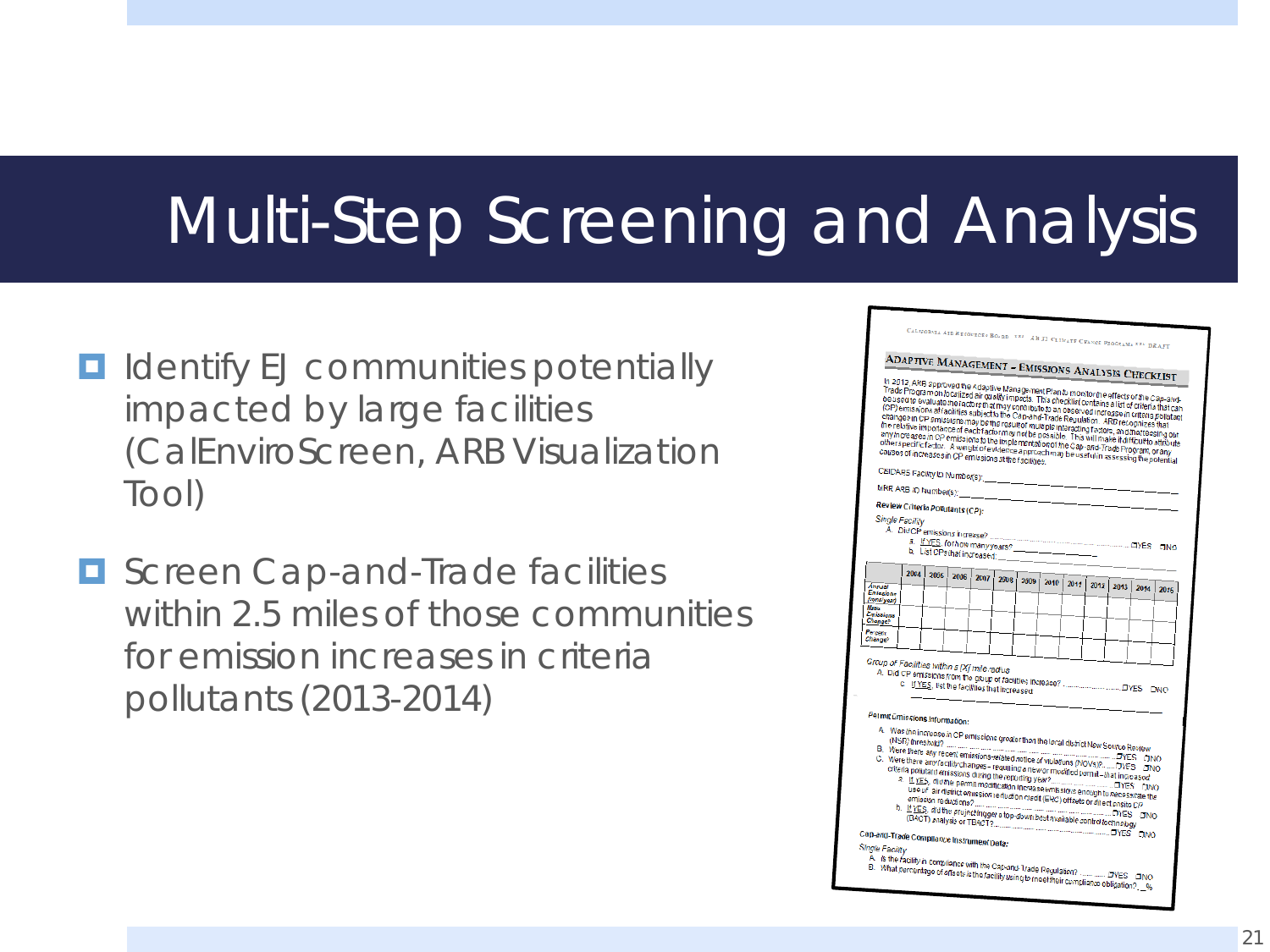#### Example: Wilmington Area Emissions Screening

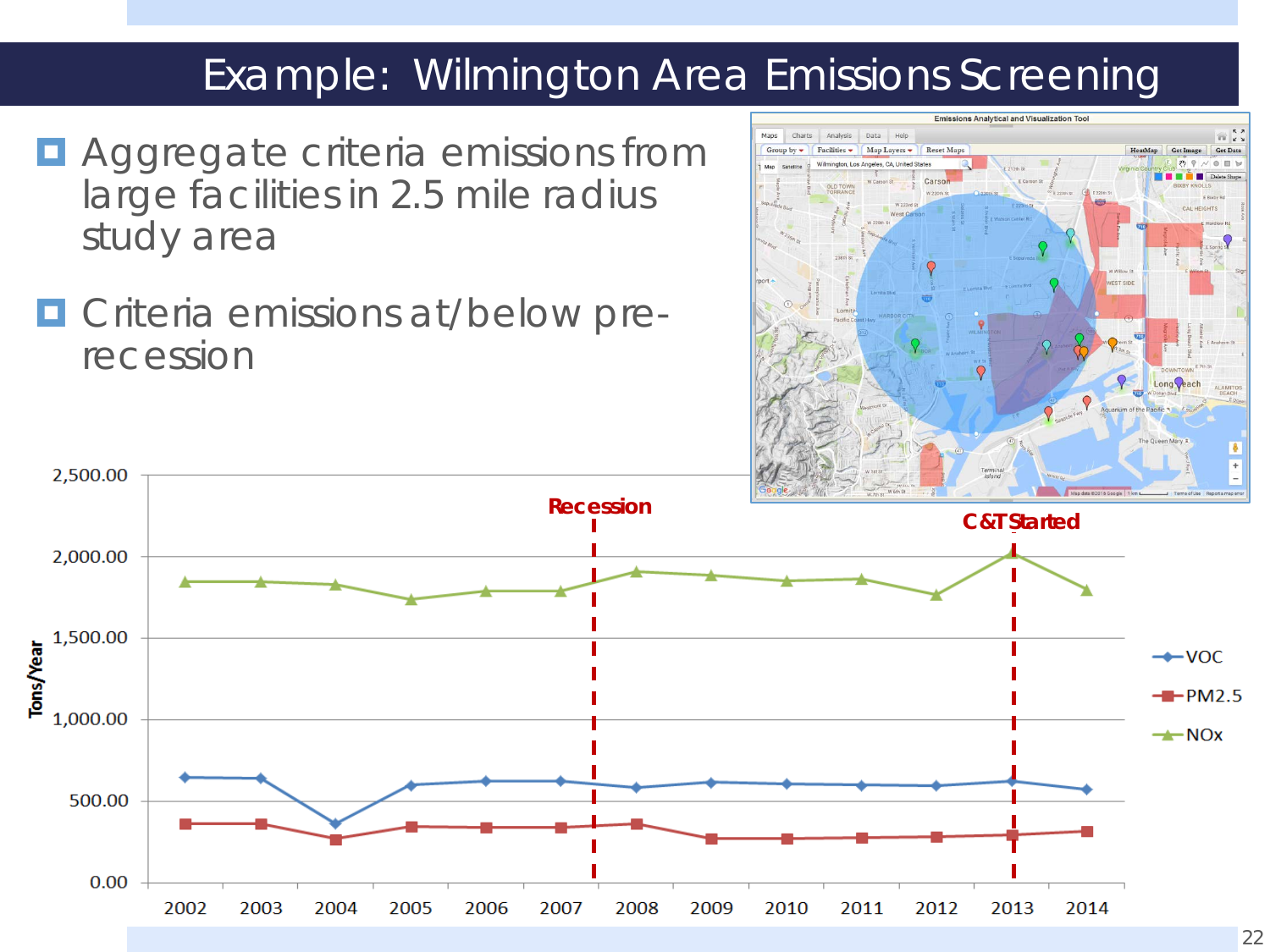#### Example: Oakland Area Emissions Screening

- **E** Aggregate criteria emissions from large facilities in 2.5 mile radius study area
- **Observed recent increases under** investigation

600.00



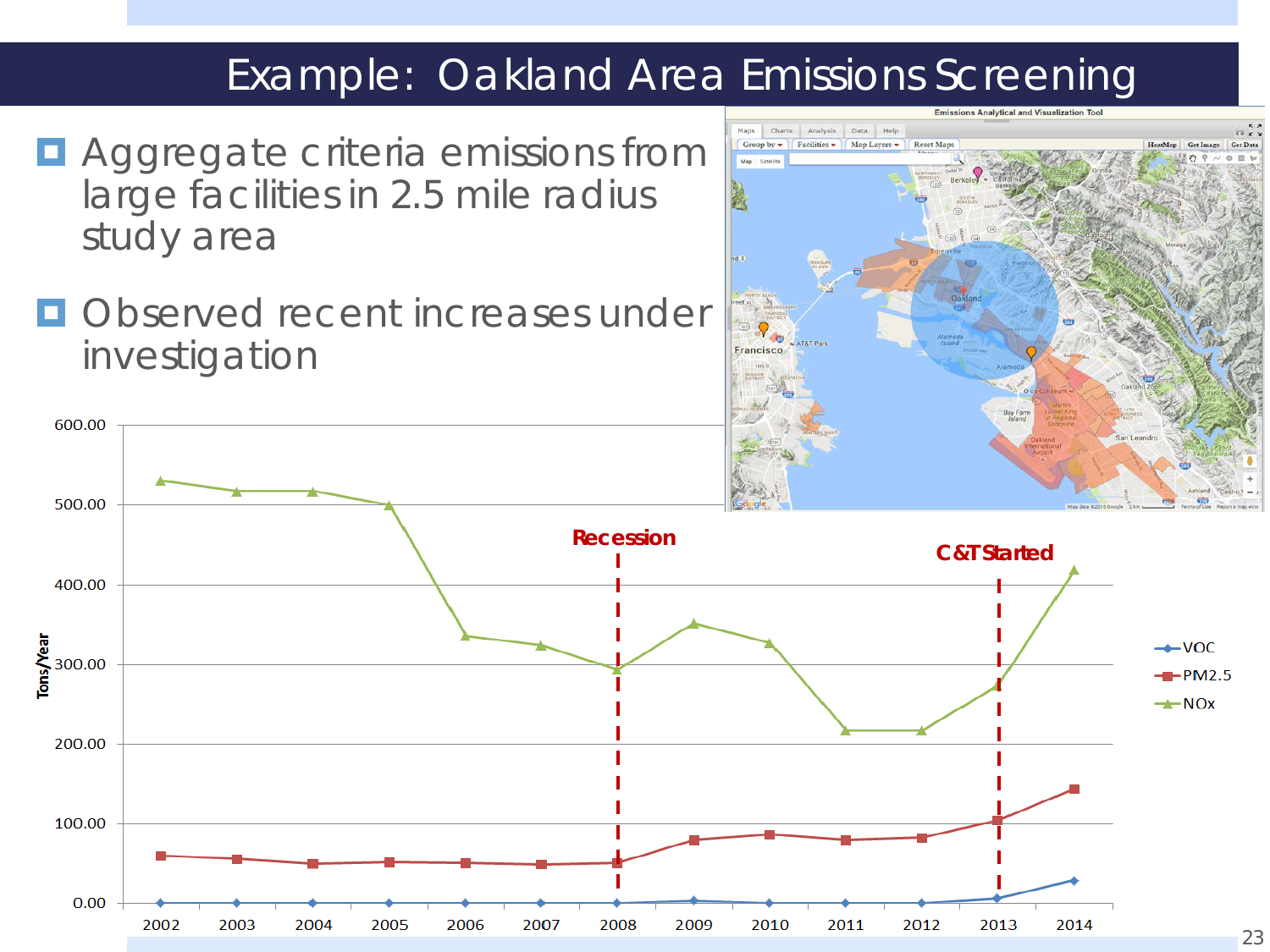# Preliminary Findings from Screening of Aggregate Criteria Emissions

- $\Box$  6 of 10 study areas with observed decreases or no change
	- **O** Wilmington
	- **Barrio Logan**
	- **D** Brawley
	- **E** San Bernardino
	- **Bakersfield**
	- **O** Sacramento
- 4 of 10 study areas with observed increases under investigation
	- **Richmond**
	- **D** Oakland
	- **D** Downtown LA
	- **D** Fresno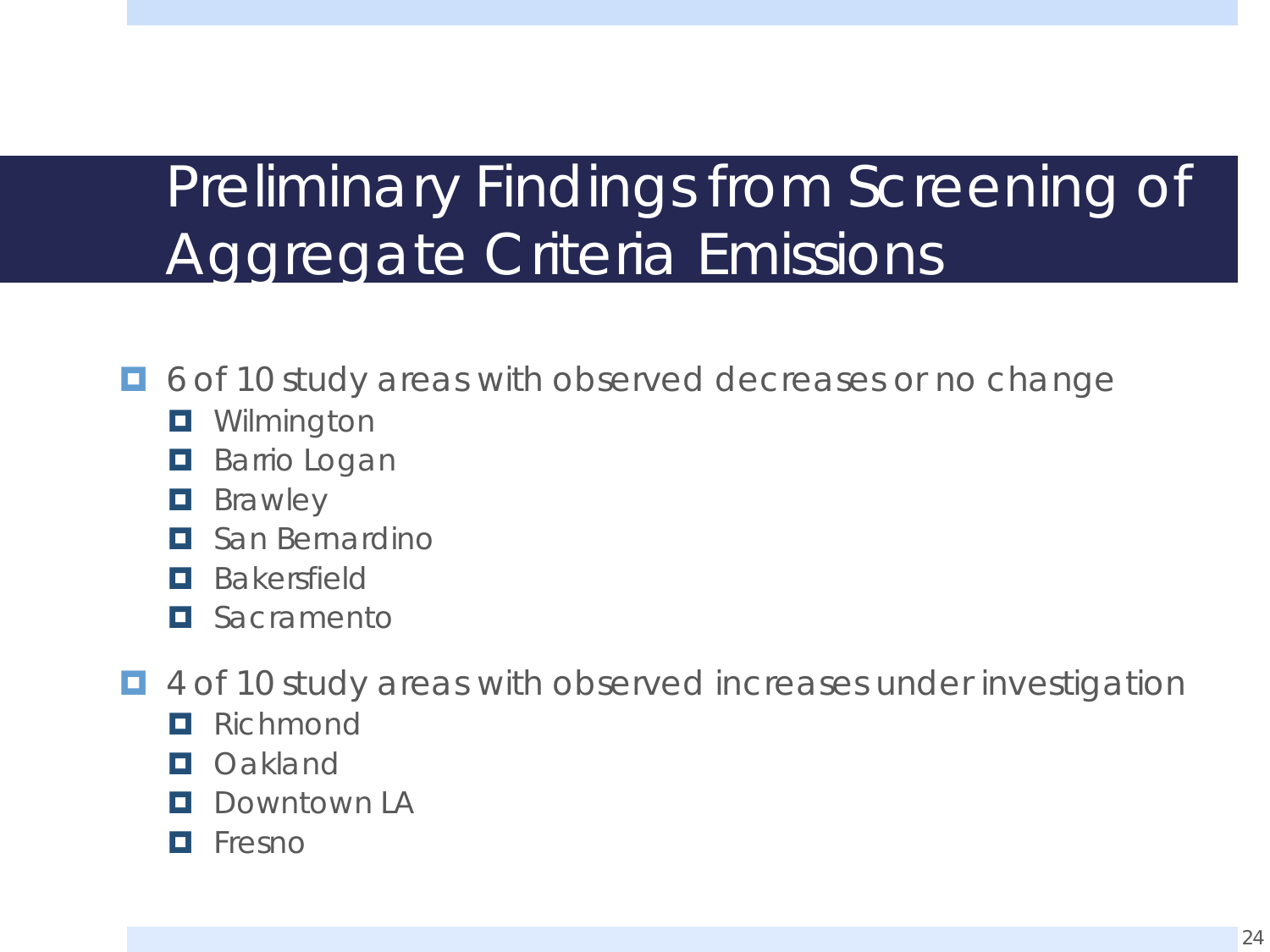## Process for Analyzing Emission Increases

- Selection of study areas: EJ communities with Cap-and-Trade covered facilities
- **E** Analyses of emissions from individual facilities within study areas
- $\Box$  Observed changes from wide variety of factors often simultaneously
	- **Global/State economic growth**
	- $\Box$  Output changes in response to business decisions
	- **L** Updates to emission calculation methodologies
	- $\blacksquare$  Misreported data
- **Prioritize 80+ EJ communities with at least one Cap-and-Trade covered** facility
	- 6 of initial set of 10 communities with observed decreases or no change in VOCs, NOX, or PM2.5 relative to historical variations
	- 4 of initial 10 communities with observed potential increase in one or more of VOCs, NOx or PM2.5
	- Community analyses to be completed with Draft AM Report (spring 2017)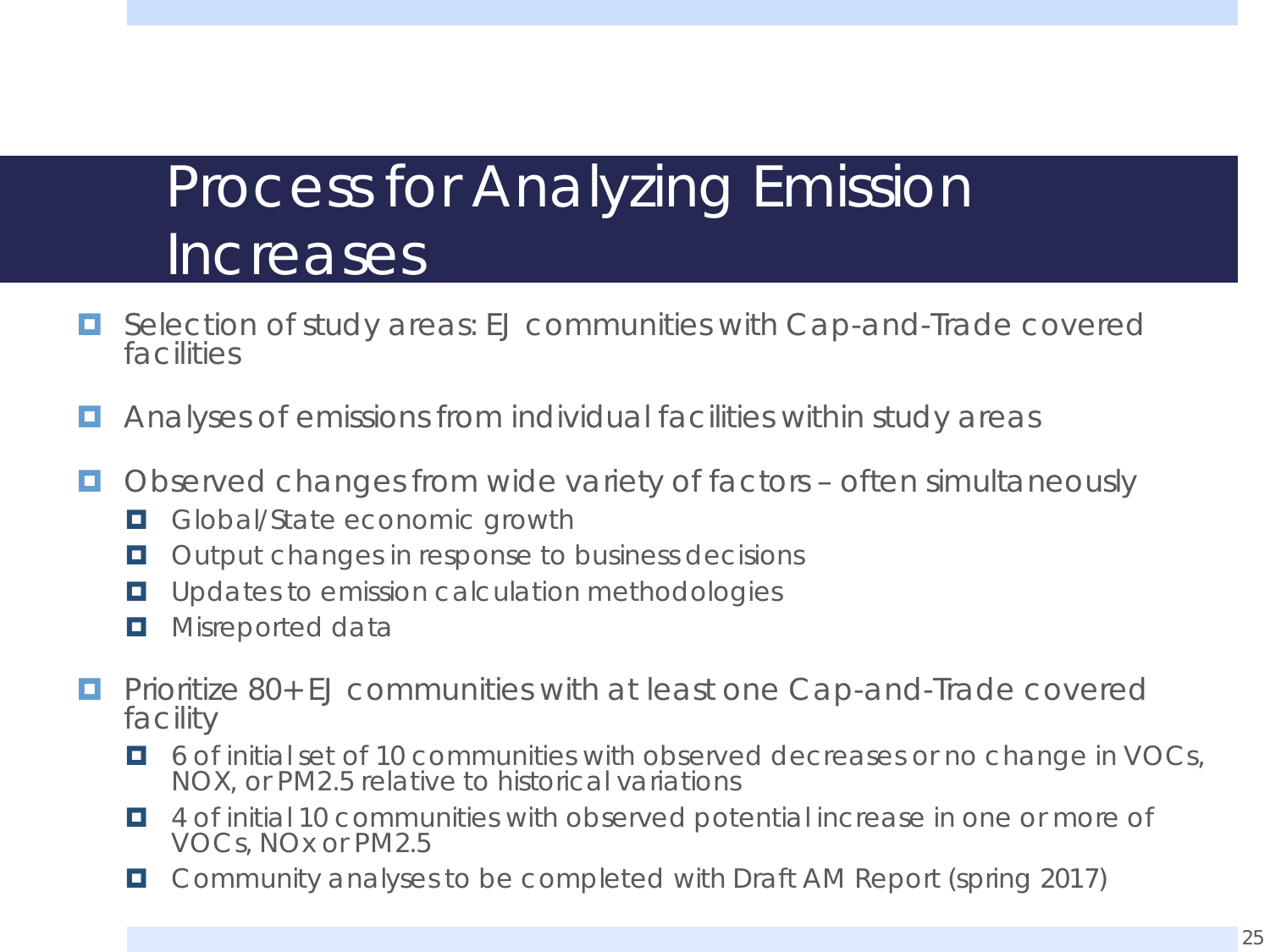# **Overview**

- **E** Air Pollution Control in California
- **Beyond Adaptive Management**
- **D** Adaptive Management Emissions Analysis
	- **Public Process**
- **Next Steps**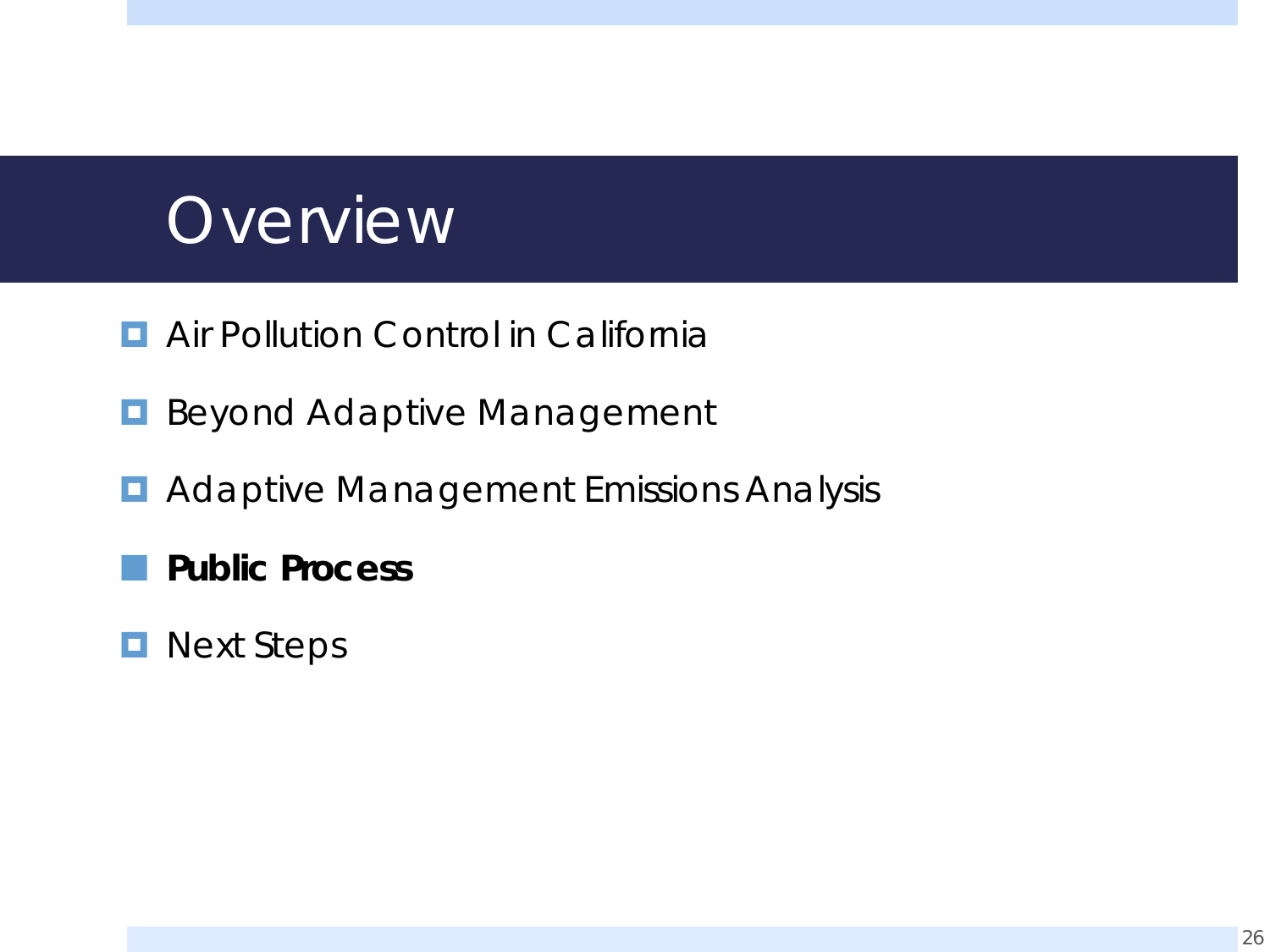# Multi-Step Evaluation Process

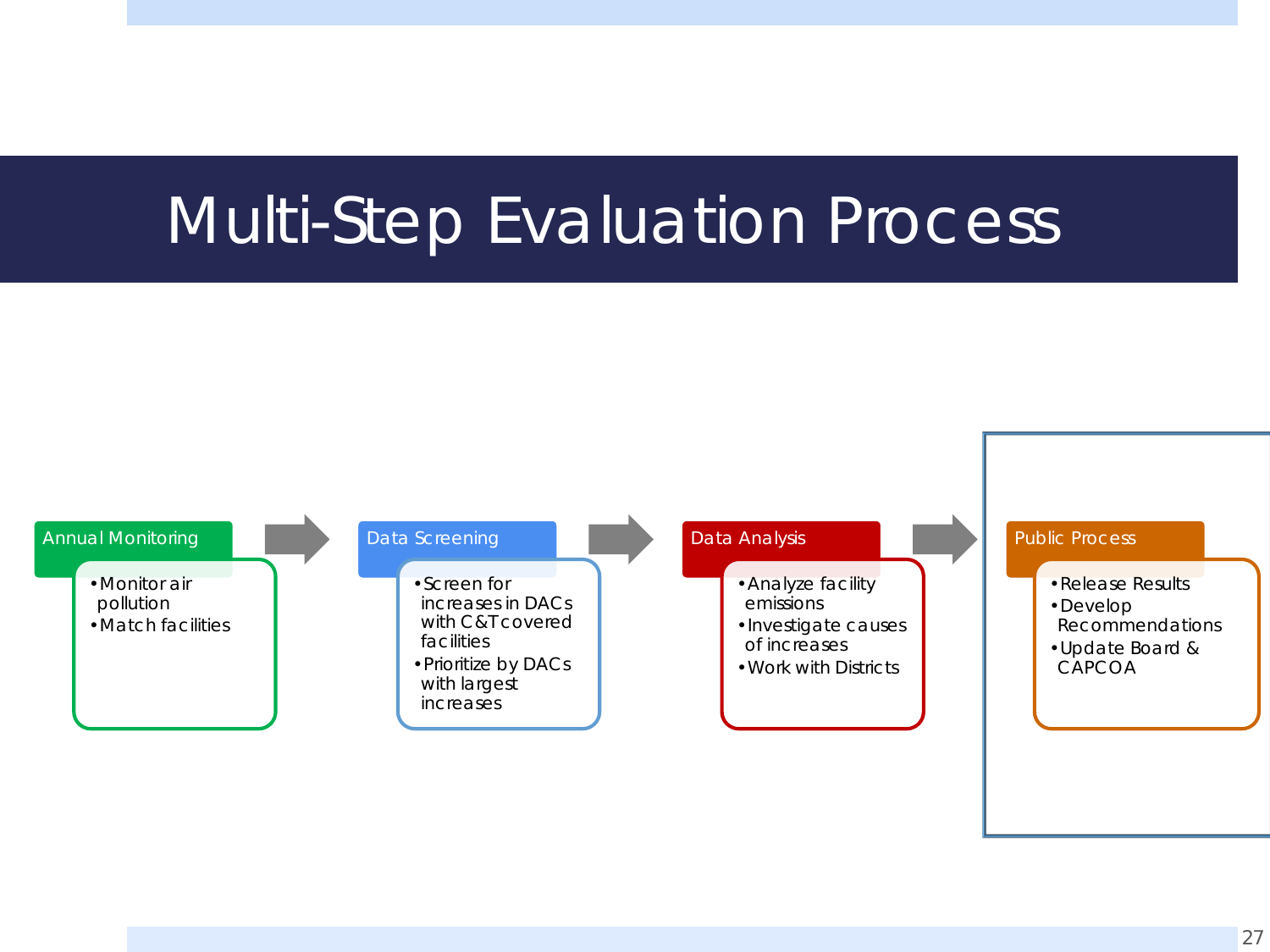## Public Process to Develop and Report on Evaluation Strategy

#### **2015:**

- **Developed process collaboratively with CAPCOA**
- **Public workshops**

#### **2016:**

- **D** Worked with CAPCOA Adaptive Management Subcommittee and briefed EJAC
- **D** Convened stakeholder group and revised process based on district/work group input
- Release updated visualization tool with criteria data (Dec 2016)

#### **2017:**

- **D** Continue emissions analysis
- **E** Adaptive Management Report (summer 2017)
- Release updated visualization tool with toxics data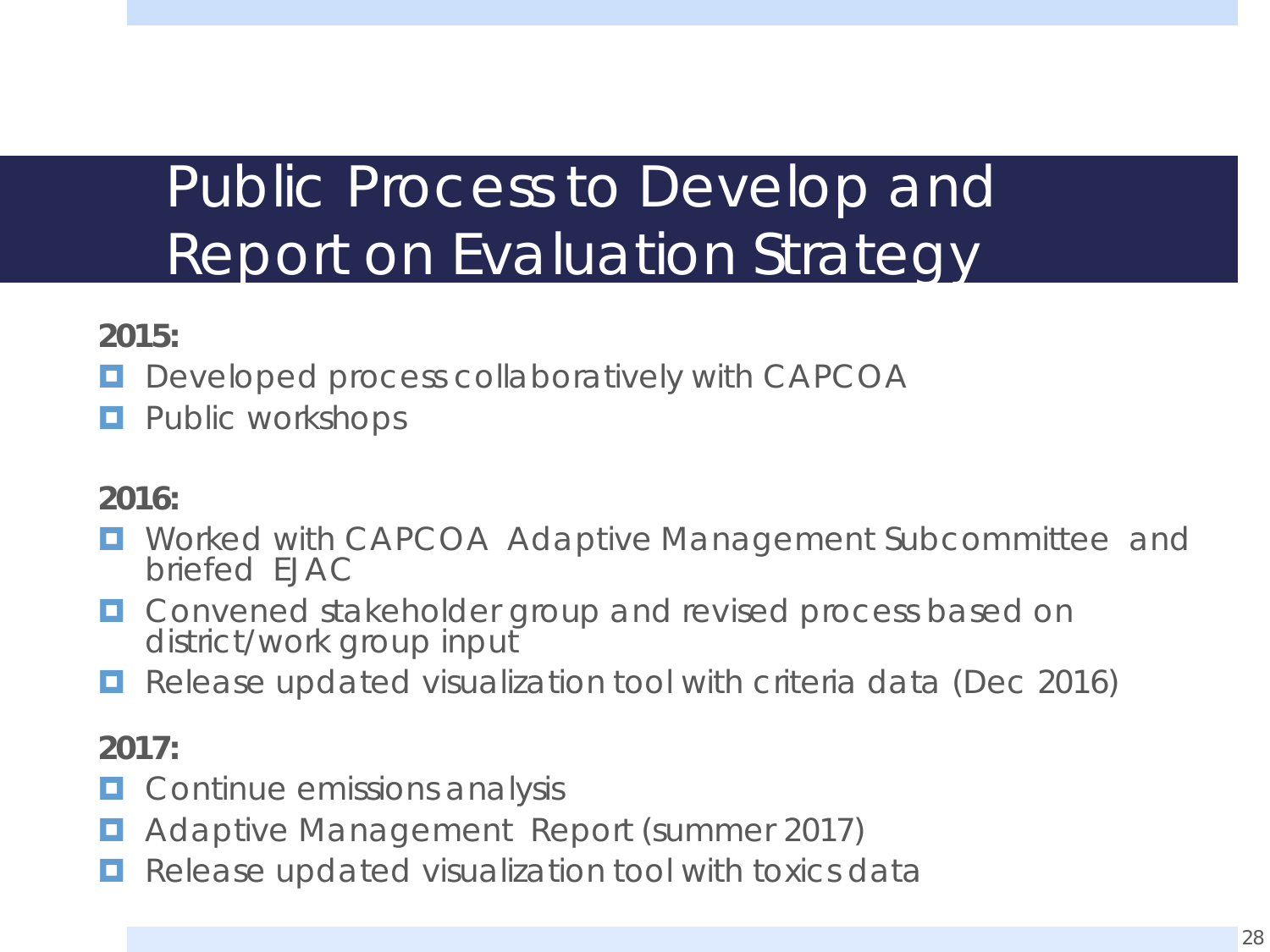# **Overview**

- **E** Air Pollution Control in California
- **Beyond Adaptive Management**
- **D** Adaptive Management Emissions Analysis
- **Public Process**
- **Next Steps**